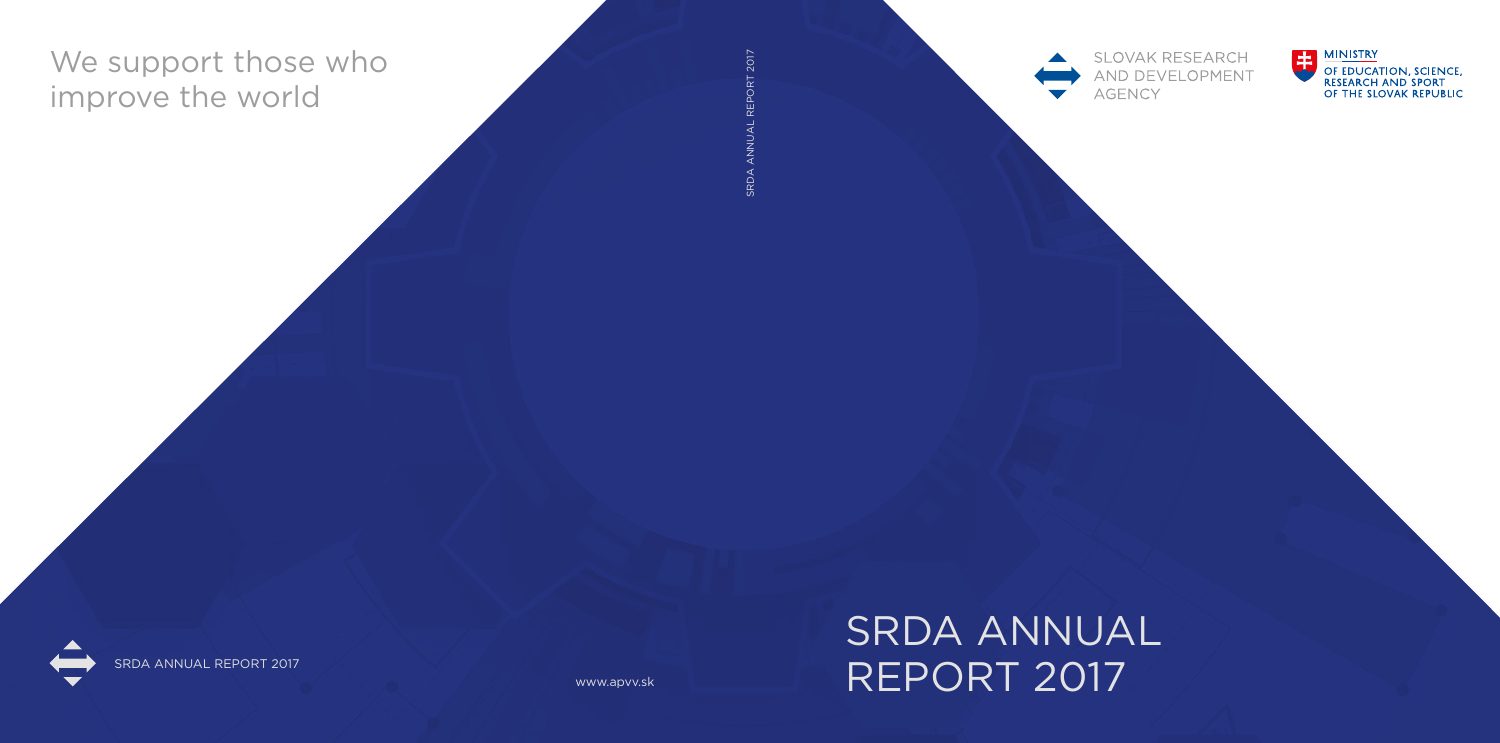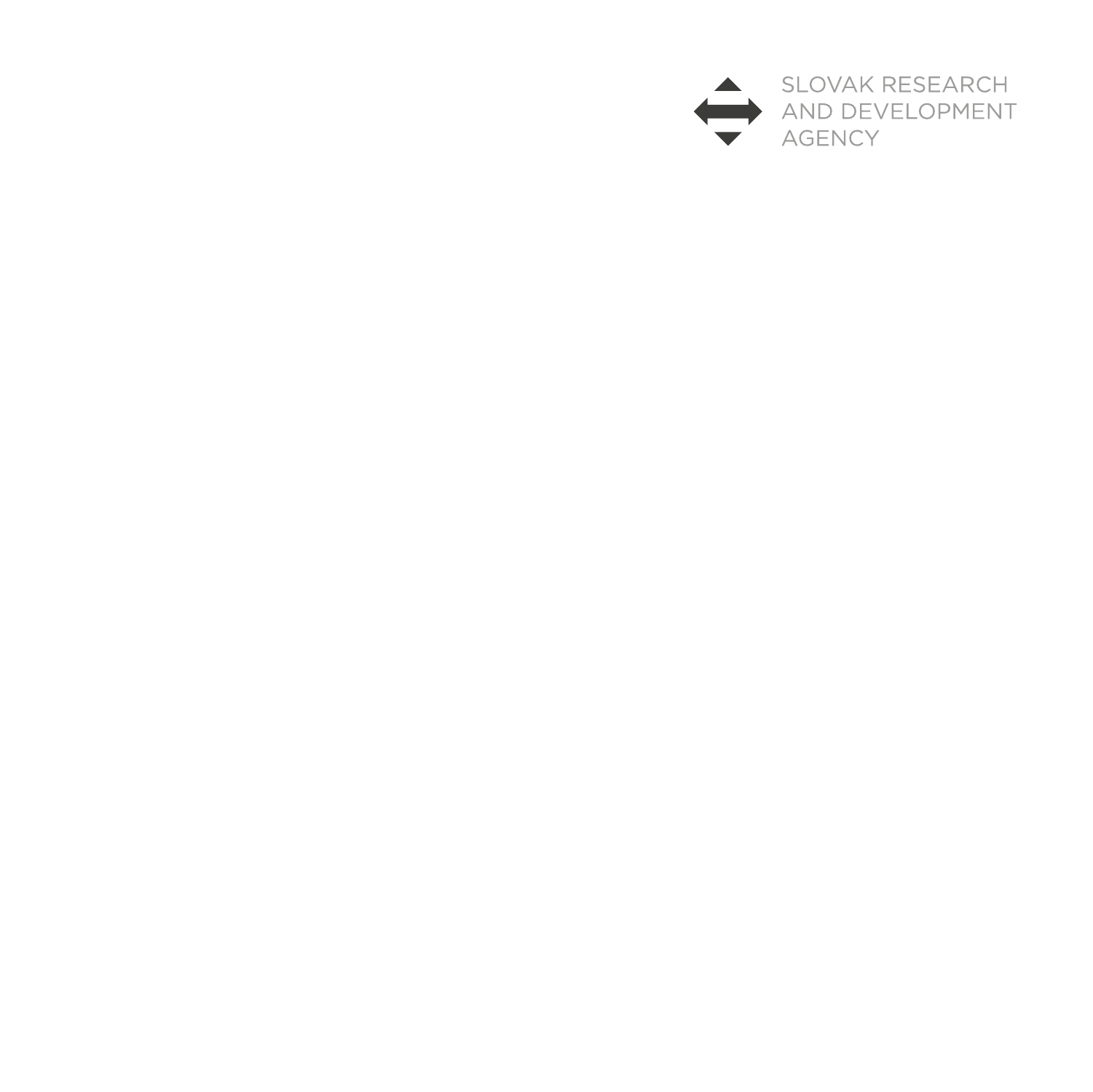# SRDA ANNUAL REPORT 2017



Title SRDA ANNUAL REPORT 2017<br>Publisher The Slovak Research And Deve The Slovak Research And Development Agency, Mýtna 23, 811 07 Bratislava www.apvv.sk, agentura@apvv.sk Year of Publishing 2018<br>Design and DTP RICH RICHIE, Richard Kučera Guzmán

The publication was also published in the Slovak version.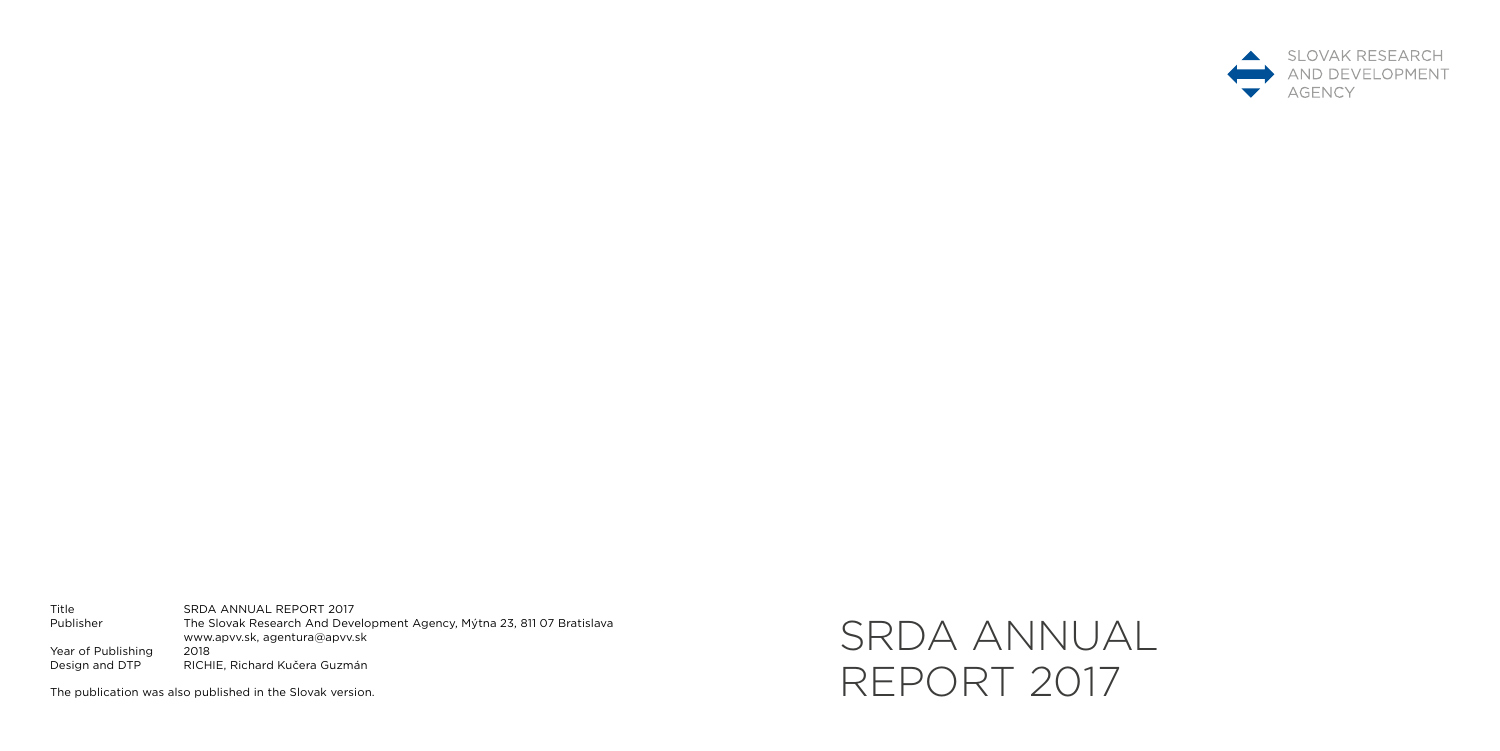# Introductory words by the Chairman

Research and development are the pillars of development in every developed society and play an indispensable role in its economic growth as well as in improving the quality of life of its citizens. That is why the states give them proper attention and create the conditions for their progress. The conditions are primarily to create a functional and efficient system as well as a dignified financing of its individual components. Efforts to create and optimize the existing system as well as to improve the financial support of research and development in Slovakia are also declared in the Manifesto of the Government of the Slovak republic.

Despite these intentions, 2017 can also be characterised as one of the most problematic years in terms of funding for research, development and innovation in Slovakia. The Structural Funds financing system experienced problems that caused substantial changes in the science, research and sports.

Nor did the Agency escape the problems. Personnel changes in the Agency's Bureau in early 2017 were negatively perceived by the scientific community, and these concerns later shifted to concerns about the meaningful existence of the Agency, which had no funds then to secure its core functions, which meant, in particular, that full funding of the 2015 Call was threatened and the 2016 Call seemed not to be funded at all. In this situation, the Agency faced the existential question: "Why having the Agency with no funding?".

Changes by the new leadership of the Ministry of Education, Science, Research and Sport of the Slovak Republic (hereinafter referred to as MŠVVaŠ SR) in their approach to the Agency funding, allowed the Agency to meet its financial commitments from the previous years, and again to launch a General Call and to fully fund the General Calls from the previous years. At the same time, when approving the state budget for 2018, the Agency was allocated funds sufficient



prof. RNDr. Jozef Masarik, DrSc., Chairman of the Slovak Research and Development Agency

Strategy. Critical will not be the visions but their implementation in practice, because only a real and long term change can reverse the unflattering position of the Slovak science in the European and international contexts. And in this area, the status of a strong National Agency is irreplaceable. The medium-term perspective of the Slovak Research and Development Agency lies in its expanded capability to support national projects by increasing the budget for the Agency's general calls and specific programs.

to prevent the situation from last year. Despite the positive words on increase in the Agency's funding, it has to be clearly stated that the funding for its operation, and mainly for supporting the research and development, is close to the threshold of a meaningful minimum. In order to obey the law, but in particular to improve the support for research and development in Slovakia, the Agency Presidium has made efforts to raise the funds to launch the Agency's programs, which comprise, alongside the General Calls, the second pillar of its activities. The programs were approved by early 2016, but so far they are not covered. The Agency has also made efforts to reflect the strategic intentions of RIS3 in its programs, but so far with no concrete outcome. In the coming period, it will be important for the Agency to be integrated into the Research and Development State Aid Scheme, also in view of the use of the Structural Funds and the vision for research, development and innovation formulated in the RIS3 One of the main tasks for achieving this goal is improving the assessment of the submitted applications, especially considering the reviewers, the monitoring of the project solutions as well as their outputs and impacts. Despite the above lack of finances, and due to the ongoing efforts to improve the Agency's work, it has the only comprehensive and most objective system for assessment and monitoring of the research and development projects in the Slovak Republic. Aimed at further improvement in the Agency's work in this area, a new assignment system for reviewers of the projects under the 2017 General Call was launched. Given the processes taking place in the European Research Area, it is necessary to rise the Agency to a higher quality level and to open up the space for the Agency to gradually develop from a small science and technology player into a pillar of Slovak science that would be an equal partner for partner agencies in the EU countries and worldwide.

An extremely important aspect is comprised by promotion of international scientific and technological cooperation and the use of the European Union's Cohesion Instruments for Development of Science and Technology. Here we still see a great scope for coordination of procedures with the Research and Technology Agency. The basic requirement for all the Agency support schemes must be to support excellent research and development.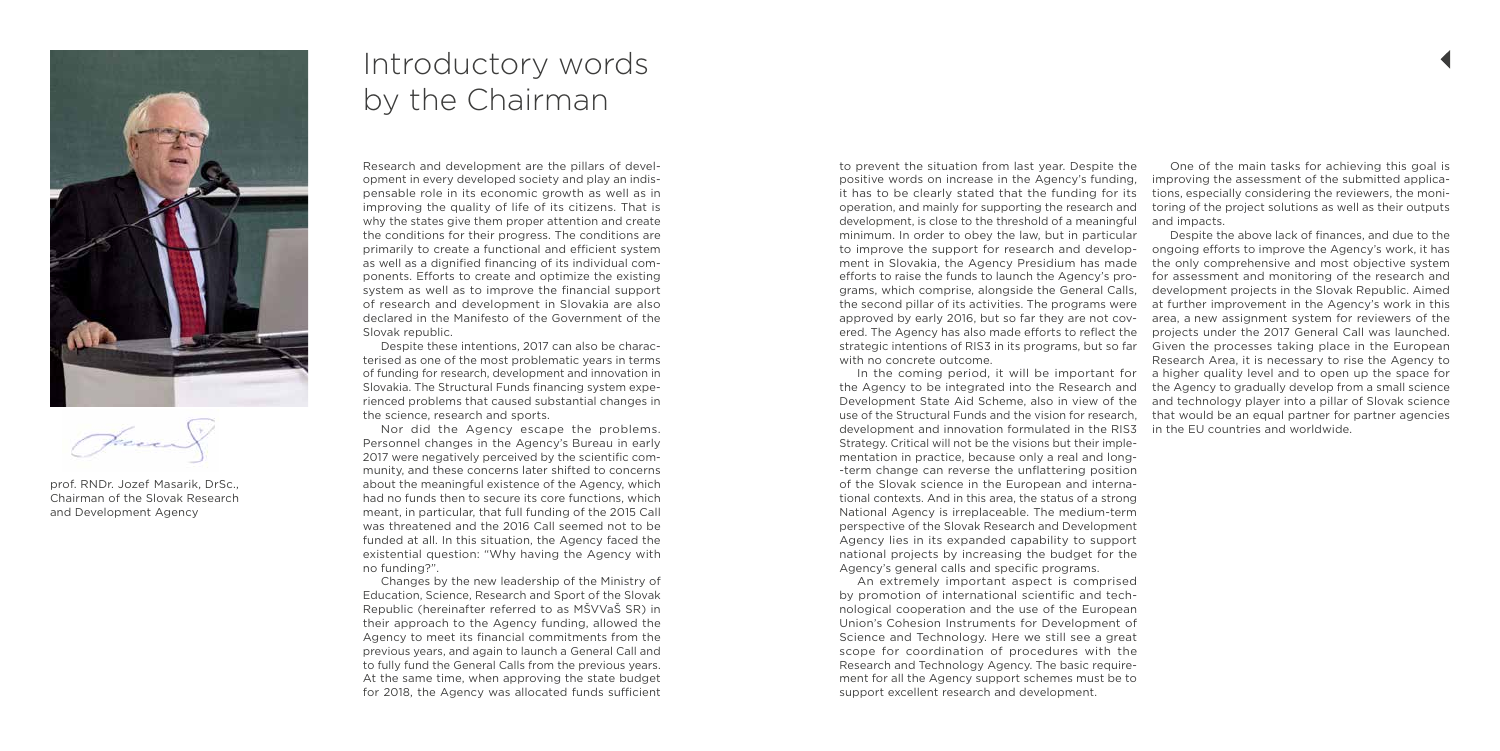| page<br>8<br>8<br>8 | 1<br>1.1<br>1.2 | ON THE SLOVAK RESEARCH AN<br>Identification of the Agency<br><b>SRDA Mission</b> |
|---------------------|-----------------|----------------------------------------------------------------------------------|
| 11                  | $\overline{2}$  | BODIES OF THE SLOVAK RESEA                                                       |
| 11                  | 2.1             | <b>SRDA Bureau</b>                                                               |
| 12                  | 2.2             | <b>SRDA Presidium</b>                                                            |
| 14                  | 2.3             | <b>SRDA Councils</b>                                                             |
| 15                  | 3               | THE SRDA ACTIVITIES IN 2017                                                      |
| 15                  | 3.1             | Activities in 2017                                                               |
| 17                  | 3.1.1           | Launch of the General Call GC 20                                                 |
| 20                  | 3.1.2           | <b>International Cooperation</b>                                                 |
| 20                  | 3.2             | The 2016 GC General Call                                                         |
| 26                  | 3.3             | Funding of the Ongoing Projects                                                  |
| 28                  | 3.4             | Supplementary funding of the Se                                                  |
| 29                  | 3.5             | Projects Completed and Assesse                                                   |
| 30                  | 3.6             | Post-Completion Project Monitor                                                  |
| 31                  | $\overline{4}$  | STATE AID AND DE MINIMIS AID                                                     |
| 32                  | 4.1             | Evaluation of the SRDA-Provided                                                  |
| 33                  | 4.2             | Another Actions in the SRDA - P                                                  |
| 34                  | 5               | <b>SRDA BUDGET</b>                                                               |
| 36                  | 6               | <b>HUMAN RESOURCES</b>                                                           |
| 36                  | 6.1             | <b>SRDA Bureau</b>                                                               |
| 36                  | 6.2             | <b>SRDA Social Policy</b>                                                        |
| 37                  | 6.3             | Education and Trainings of the E                                                 |
| 38                  | 7               | <b>CONTROL ACTIVITIES</b>                                                        |
| 38                  | 7.1             | <b>External Control Activities</b>                                               |
| 39                  | 7.2             | <b>Internal Control Activities</b>                                               |
| 40                  | 7.3             | Controls Carried Out by External                                                 |
| 40                  | 7.4             | <b>Complaints Handling</b>                                                       |
| 41                  | 8               | SRDA ANNUAL CONFERENCE                                                           |
| 42                  | 9               | GOALS AND OVERVIEW OF THE                                                        |
| 43                  | 10              | EVALUATION OF THE SRDA ACT                                                       |

 $\sim$  1

#### I AND DEVELOPMENT AGENCY

**EARCH AND DEVELOPMENT AGENCY** 

3.5 Seventh Framework Programme (SF7FP) ssed in 2017 nitoring

ided State Aid 1.2 Anovided State Aid

ne Employees

rnal Control Authorities

THEIR FULFILMENT

ACTIVITIES IN 2017

## Content

## Main Categories and Their Graphic Legend

|                                                        | 36  | 6.2 | SRDA Social Po          |
|--------------------------------------------------------|-----|-----|-------------------------|
| 1 ON THE SLOVAK RESEARCH AND DEVELOPMENT AGENCY        | 37  | 6.3 | Education and 1         |
| 2 BODIES OF THE SLOVAK RESEARCH AND DEVELOPMENT AGENCY | 38  |     | <b>CONTROL ACTI</b>     |
| 3 THE SRDA ACTIVITIES IN 2017                          | 38  | 7.1 | <b>External Contro</b>  |
| 4 STATE AID AND DE MINIMIS AID                         | 39  | 7.2 | Internal Control        |
| 5 SRDA BUDGET                                          | 40  | 7.3 | <b>Controls Carried</b> |
| 6 HUMAN RESOURCES                                      | 40  | 7.4 | <b>Complaints Han</b>   |
| 7 CONTROL ACTIVITIES                                   | -41 | 8   | <b>SRDA ANNUAL</b>      |
| 8 THE SRDA ANNUAL CONFERENCE                           | 42  | 9   | <b>GOALS AND OV</b>     |
| 9 GOALS AND OVERVIEW OF THEIR FULFILMENT               |     |     |                         |
| 10 EVALUATION OF THE SRDA ACTIVITIES IN 2017           | 43  | 10  | EVALUATION O            |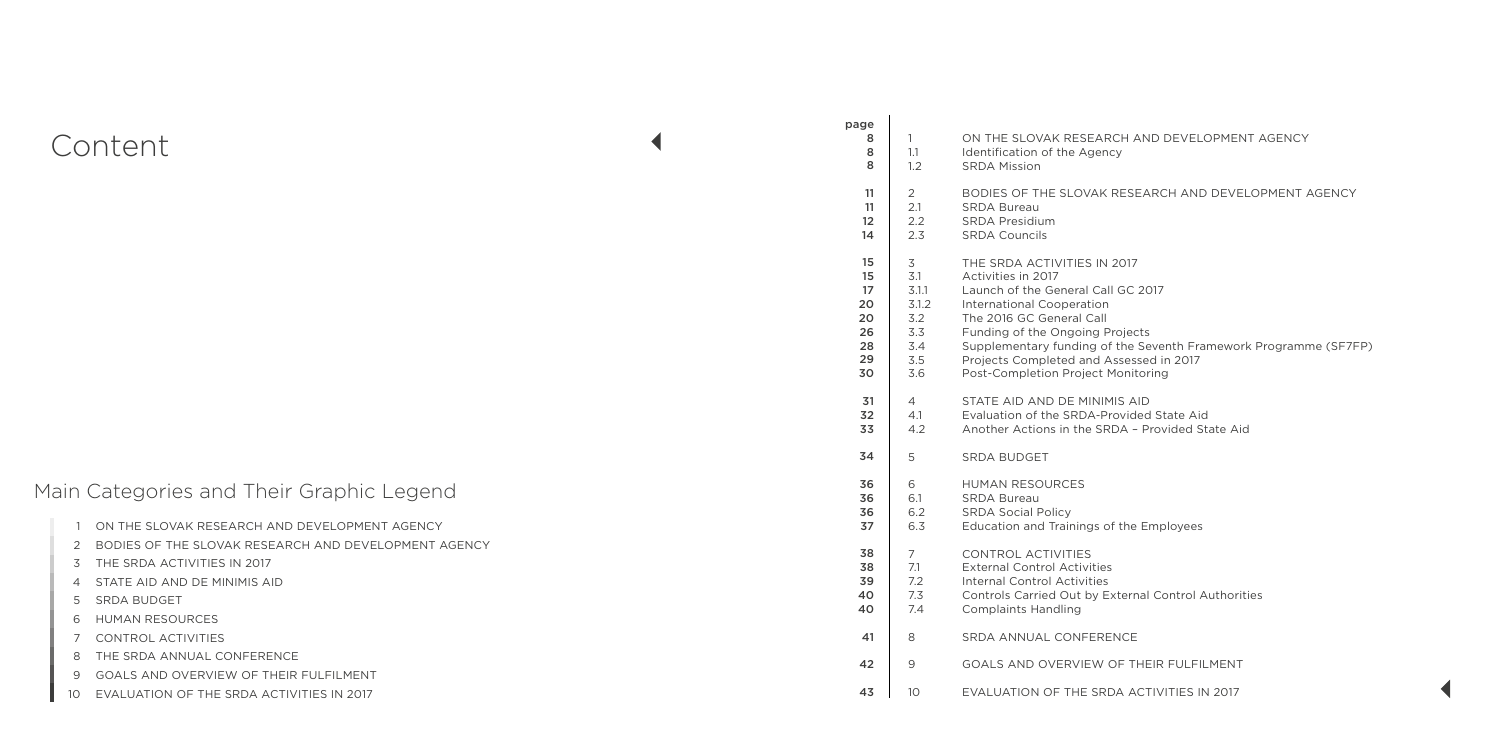

The Slovak Research and Development Agency (hereinafter referred to as "Agency") is a national grant agency and the only dominant grant agency providing the state budget – based support to the research and development in Slovakia in all fields of science and technology.

## 11 Identification of the Organisation

Established by Act No. 172/2005 Coll. on the bilateral and multilateral cooperation in science and Organisation of State Aid for Research and Development and on supplementing Act 575/2001 and of Central State Administration Organisations as amended. (hereinafter referred to as "Act No. 172/2005 Coll.").

| <b>Name</b>    | Slovak Research and                           |  |
|----------------|-----------------------------------------------|--|
|                | Development Agency                            |  |
|                | Registered office Mýtna 23, 811 07 Bratislava |  |
| <b>Address</b> | Mýtna 23 P.O.BOX 839 04                       |  |
|                | 839 04 Bratislava                             |  |
| Contact        | Tel.No.: +421 2 57 20 45 01                   |  |
| e-mail         | agentura@apvv.sk                              |  |
| www            | www.apvv.sk                                   |  |

#### Form of management

A budgetary organisation linked to the budget of the Slovak Republic through the chapter of the Ministry of Education, Science, Research and Sport of the Slovak Republic.

#### Sector

Ministry of Education, Science, Research and Sport of the Slovak Republic.

#### The SRDA BODIES

Director of the SRDA The SRDA Presidium The SRDA Council

#### Coll. on Organising the Activities of the Government The Agency is established to support research and development by project funding as follows:

## 1.2 SRDA Mission

The Agency's main mission is to promote excellent basic research, applied research and development in all fields of science and technology, including interdisciplinary and multidisciplinary research conducted by universities, state‑owned research and development sector, business and non-profit research and development sector, and physical persons of research and development in terms of the Trade Licencing Act.

Support of research and development is conducted by research and development projects selected by the Agency bodies within the open calls launched by the Agency. Research and development projects can be submitted by both national legal and natural persons.

Research and development support is allocated based on the quality of the submitted project proposals. Another mission of the Agency is to stimulate participation of research and development entities in the Slovak Republic in international and European programmes and initiatives as well as to support the technology.

In terms of the medium-term perspective, the Agency is committed to fulfil the tasks arising from Act No. 172/2005 Coll. on the State Support for Research and Development, as amended, and on the Statute of the Agency. The Agency plays an important role as a tool for fulfilling the Manifesto of the Government of the Slovak Republic as concerned directly by several objectives of point 5 of the Manifesto of the Government and the related tasks. The 2017 binding indicators for the Slovak Research and Development Agency are defined under the 06 K National Science and Technology Development Program and the sub‑program "06K11 – Research and Development Tasks supported by the Slovak Research and Development Agency" (hereinafter referred to as "06K11"). The sub‑program is aimed at "Effective system of research and development support by project funding, and at increasing the success of Slovak entities in the international scientific and technical cooperation".

- Bottom‑up based support these are general calls for projects in individual groups of science and technology (with no thematic limitation), while the intents, objectives and substance of the research and development project are determined by the Applicant – Act No. 172/2005 Coll. § 12 Article 2 a)
- Special-purpose form of the support based on the Government‑approved Agency programs (top‑down system), reflecting the requirements to fulfil the selected intents and objectives in accordance with the long‑term goal of State Science and Technology Policy – 172/2005 Coll. § 12 Article 2 b)
- Support based on the open public calls within the international agreements and international programs and initiatives, including the costs of their preparation – Act No. 172/2005 Coll. § 12 Article 2 c)

# 01 / ON THE SLOVAK RESEARCH AND DEVELOPMENT AGENCY

#### The following organisations are funds recipients:

- public, state, private universities
- state research and development sector
- business research and development sector
- non‑profit research and development sector
- natural persons of research and development in terms of the Trade Licensing Act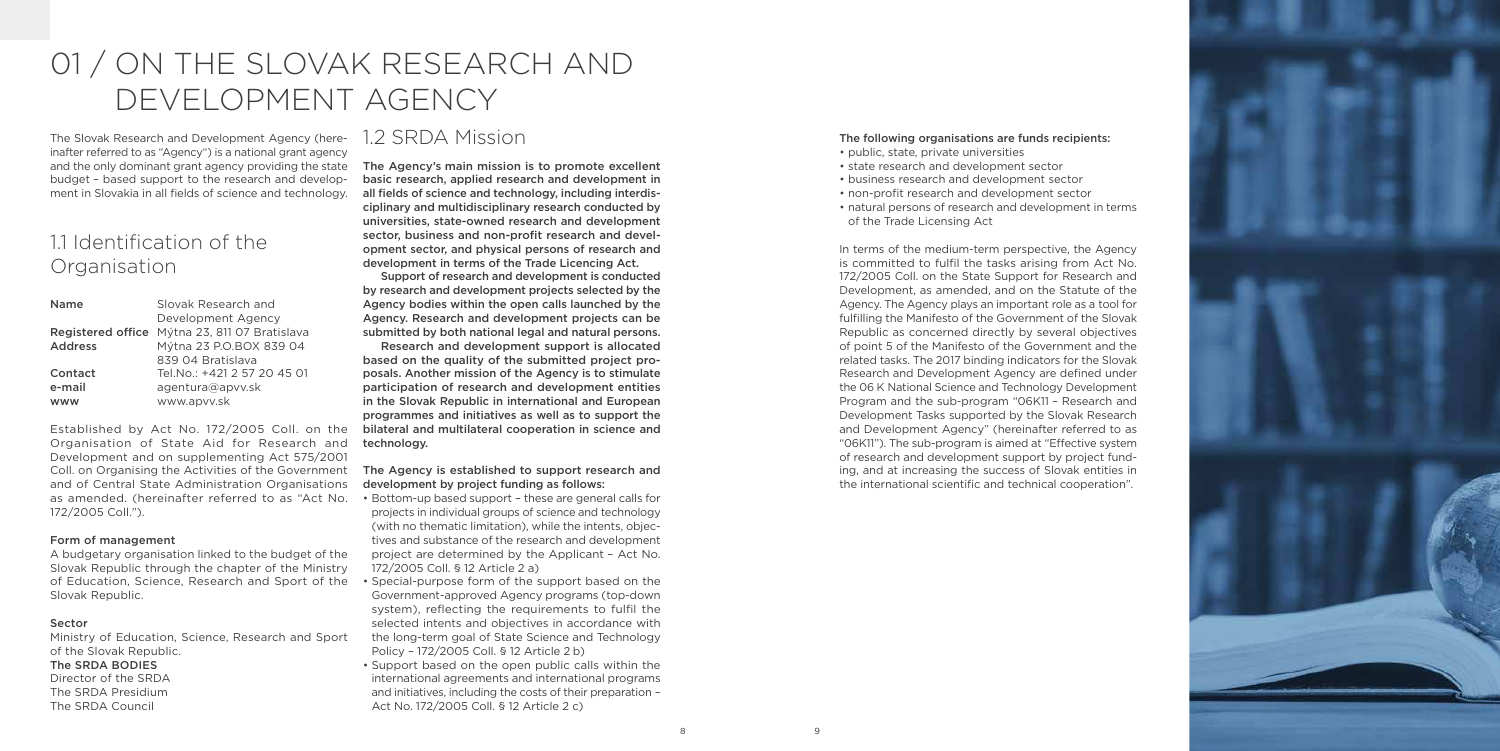

Given the wide scope and importance of the Agency, the following 5 objectives were set at the sub-program level

- 1) to support projects of international scientific and tech nological cooperation solved within the international programs / organisations / agreements co‑financed by the Agency's funds
- 2) to support projects co-funded from the off-budget resources (e.g. private and foreign)
- 3) to support projects with application output in practice
- 4) to support basic research projects whose findings are published in international Current Contents Journals,
- 5) to support interconnection of the research and devel opment with the market and the economic valori sation of research and development results in the form of projects aimed at transferring the research and development results by universities and state institutions to the business sector, as well as in the form of projects aimed at supporting the research and development in small and medium‑sized enterprises

#### The main tasks of the Agency in terms of the Statute are, in particular

- research and development in all fields of science and technology including interdisciplinary and multidis ciplinary research
- to ensure the development and implementation of new forms of supporting the research in the Slovak Republic with regard to increasing the cooperation between basic and applied research and development and their user application
- in cooperation with the MŠVVaŠ SR, to ensure the development and implementation of new programs and forms of support for international cooperation in research and development
- to support participation of research and develop ment organisations from the Slovak Republic in the European research and development programmes and initiatives
- to participate in the dissemination of research and development results within the Slovak Republic, and

• to support excellent basic research and applied stabilizing human resources in all the research Pursuant to Point 3 of the Manifesto of the Government of the Slovak republic, and in line with the Smart Specialisation Strategy (RIS3), the Government of the Slovak Republic will plan for inter institutional interconnection and interdisciplinary coordination of the preparation and implementation of the research and innovation support. An important tool for interlinking the research and innovation with immediate needs in practice is comprised by the Agency's programs aimed at building‑up and and development sectors, in co‑operation of the research sphere with economic practice, and encouraging greater involvement into the European and international initiatives, in particular the Horizon 2020, the new EU Framework Programme for Research and Innovation. The Agency will continue to pay attention to support for activities resulting from intergovernmental bilateral or multilateral agreements on international scientific and technical cooperation, namely supporting both the researchers' mobility and the participation of research and development entities in international projects, programs and initiatives. The Agency will continue to focus on improving the assessment and funding of the projects in order to increase the objectivity and transparency of the assessment process.

to promote the importance of research and develop ment for the needs of the society

• to cooperate with the MŠVVaŠ SR on the creation and implementation of National Science and Technology Policy

Strong support for research and innovation essentially requires the Agency to continue its regular opening of so - called general calls. These calls include support for projects in individual groups of fields of science and technology (with no thematic limitation), while the intents, objectives and substance of the project are determined by the Applicant.





## 21 SRDA Bureau

As of 31 December 2017

#### Director Mgr. Pavol Balžanka

Authorised Representative JUDr. Ing. Anna Ďurfina, PhD. et PhD.

#### Management Members

Ing. Viera Dojčárová – Head of Department of Projects, Economics and Internal Operation Ing. Alena Bokrošová – Head of The Director's office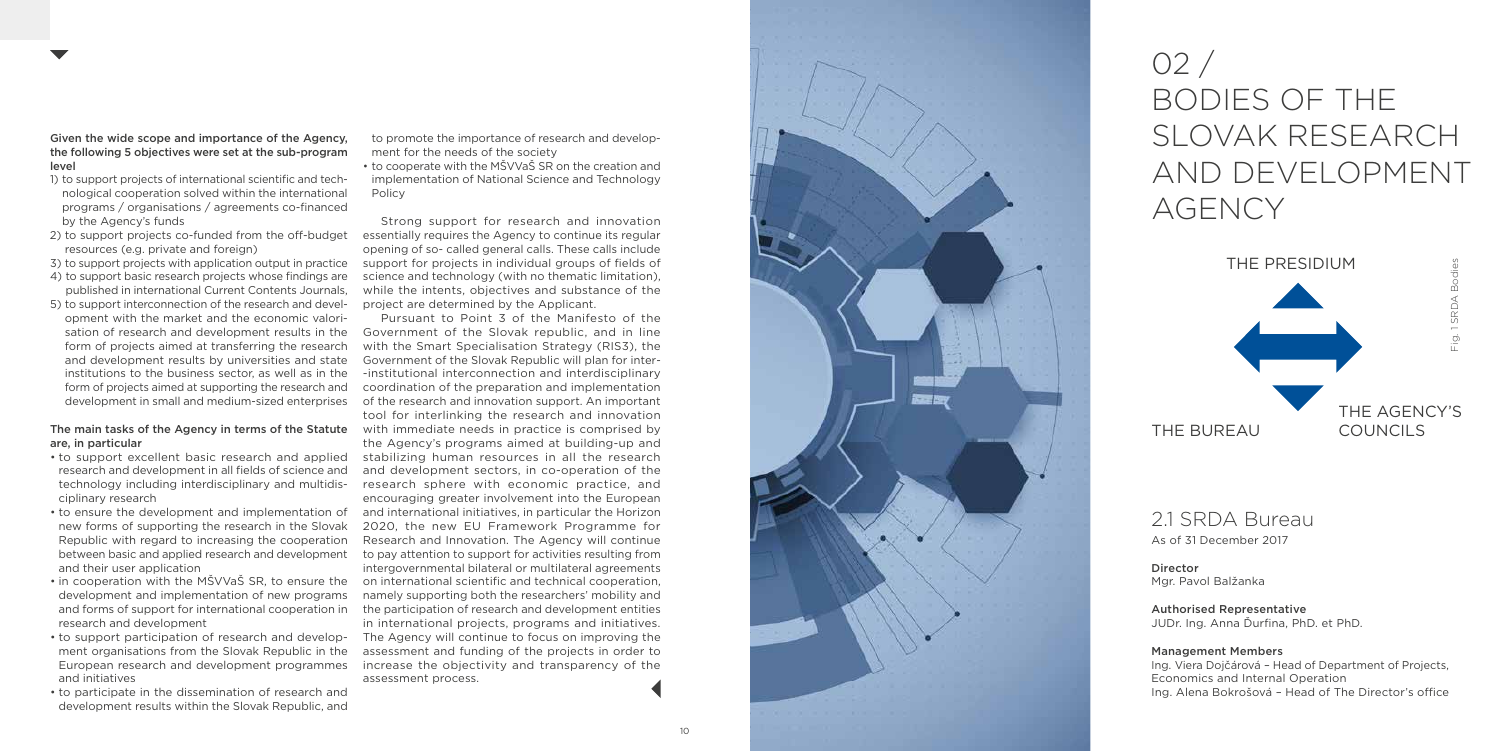## 2.2 SRDA Presidium

The Agency Presidium is a top expert body of the SRDA. When fulfilling its tasks, it follows the Act *Slovak Academy of Sciences, Bratislava* No. 172/2005 Coll. establishing the Agency. The Presidium members are appointed and withdrawn Members by the Government and the proposal of the Minister of Education. The Bureau is the highest professional body of the Slovak Research and Development Agency. Fulfilling its tasks, it is governed by Act No. 172/2005

Coll. establishing the Agency. The Presidium members are appointed and removed by the Government based on a proposal from the Minister of Education. The term of office of the Presidium members is four years, for a maximum of two consecutive terms.

The Presidium of the Agency consists of 13 members, of which 11 members are significant nationwide respected science and technology experts, and two members are representatives of the Ministry of Education, Science, Research and Sport of the Slovak Republic and the Ministry of Finance of the Slovak Republic. The main activities of the Agency's Chairman include the management of the Presidium as the Agency's expert body, and the representation of the Agency nationally and abroad in the areas directly related to the Agency's activities, as well as in other areas related to the research and development in Slovakia. Activities of the Presidium are governed by the Agency's Work Plan, prepared by the Agency's Director, on the basis of the Agency's concept of activity for the relevant period and as approved by the Presidium.

#### Chairman

prof. RNDr. Jozef Masarik, DrSc. *Faculty of Mathematics, Physics and Informatics, University of Comenius in Bratislava*

#### Vice‑Chairman

PhDr. Slavomír Michálek, DrSc. *Historical Institute of SAS, Bratislava*

RNDr. Eva Majková, DrSc. (until 25 October 2017)

prof. Ing. Anetta Čaplanová, PhD. (until 25 October 2017) *Department of Economic Theory, Faculty of National Economy, University of Economics in Bratislava*

Ing. Marek Franko, PhD. (from 30 November 2017) *EVPÚ, a. s., Nová Dubnica*

JUDr. Svetlana Gavorová (from 30 November 2017) *Slovak Innovation and Energy Agency, Bratislava*

Ing. Mgr. Tibor Gregor (from 30 November 2017) *Klub 500, Bratislava*

Bc. PhDr. Marek Hajduk, PhD. (from 30 November 2017) *Ministry of Education, Science, Research and Sport of the Slovak Republic, Bratislava*

Ing. Rastislav Havrila, PhD. (until 25 October 2017) *Electrotechnical research and projecting company, Nová Dubnica*

Mgr. Milan Chrenko (from 30 November 2017) *Ministry of Environment SR, Bratislava*

Ing. Anton Marcinčin, PhD. (until 12 June 2017) *Ministry of Finance of the Slovak Republic, Bratislava*

prof. Ing. Štefan Mihina, PhD. *in Nitra*

prof. Ing. Miloslav Milichovský, DrSc. (from 30 November 2017) *University of Pardubice – Faculty of Chemical Technology*

JUDr. Anton Ondrej, MBA (until 25 October 2017) *Slovak Chamber of Commerce, Bratislava*

prof. Ing. Ľudovít Parilák, CSc. (until 25 October 2017) *Železiarne Podbrezová, a. s., Podbrezová*

Mgr. Dana Peškovičová, PhD. (from 30 November 2017) *National Agricultural and Food Centre, Lužianky*

MVDr. Ján Rosocha, CSc. *Ministry of Health of the Slovak Republic, Bratislava*

*Faculty of Engineering, Slovak University of Agriculture*  In 2017 at its meetings, the Presidium discussed the strategic tasks arising from the Agency's Statute.

prof. Ing. Viktor Smieško, PhD. (until 25 October 2017) *The Faculty of Electrical Engineering and Information Technology, Slovak Technical University, Bratislava*

prof. RNDr. Pavol Sovák, CSc. (from 30 November 2017) *Pavol Jozef Šafárik University in Košice*

- 
- Ing. Róbert Szabó, PhD. (until 12 June 2017) *Ministry of Education, Science, Research and Sport of the Slovak Republic, Bratislava*
- prof. RNDr. Jan Zima, DrSc. *The Institute of Vertebrate Biology, Academy of Sciences CR Brno*

Secretary JUDr. Ing. Anna Ďurfina, PhD. Et PhD. (from 18 December 2017)

Ing. Bibiána Remiarová, PhD. (until 31 July 2017)

#### The most discussed and debated topics were:

- SRDA's Main Tasks Plan
- Approval of the 2017 General Call (GC) as well as calls on international cooperation
- re-nomination of the members of the Councils with the mandate in termination and addition of the members
- ensure the full project funding under the 2014 GC and 2015 GC Calls
- organisational changes in the SRDA Bureau and guaranteeing its smooth running
- budgeting for the next program period
- current budget execution during the year
- Chairman's activities related to increase in the SRDA's budget

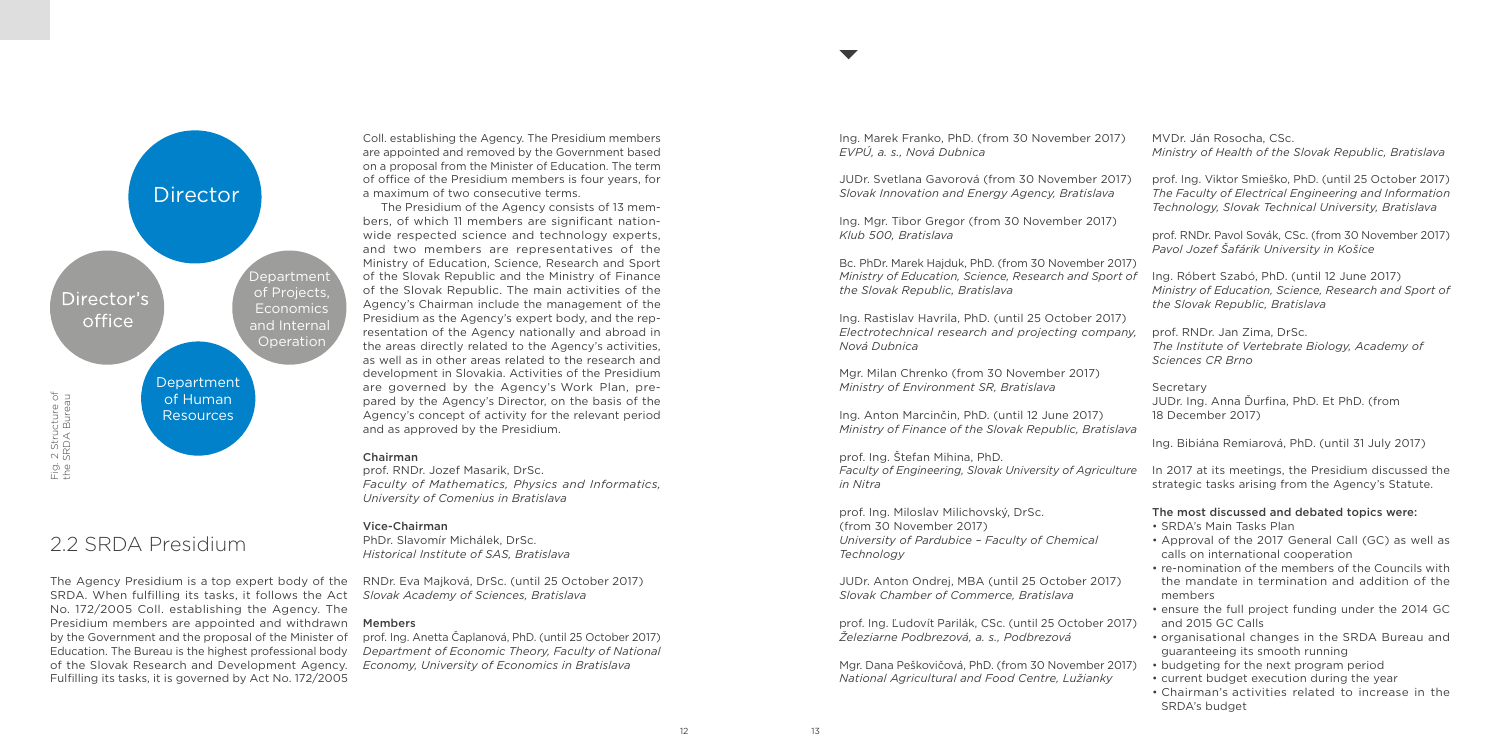

## 2.3 SRDA Councils

The Agency Council is an expert body of the Agency set up for a designated area to assess and approve applications for solving the Agency – funded research the Agency - funded projects.

The Council comprises at least seven members who *Sciences, Nitra* are significant experts in the field of its competence. At least one foreign expert is a member of the Council. In 2017, these Councils of the Slovak Research and Development Agency worked as follows:

#### Council for Natural Sciences

Chairman of the Council / prof. RNDr. Peter Samuely, DrSc. *Institute of Experimental Physics, Slovak Academy of Sciences, Košice*

#### Council for Technical Sciences

Chairman of the Council / prof. Ing. Jaroslav Kováč, CSc. *Slovak University of Technology in Bratislava, Faculty of Electrical Engineering and Information Technology, Bratislava*

and development projects and to control solution of Chairman of the Council / PhDr. Matej Ruttkay, CSc. *Institute of Archaeology, Slovak Academy of* 

#### Council for Medical Sciences

Chairperson of the Council / prof. RNDr. Silvia Pastoreková, DrSc. *Institute of Virology of SAS, Bratislava*

#### Council for Agricultural Sciences

Chairman of the Council / prof. RNDr. Ján Kraic, PhD. *The University of Ss. Cyril and Methodius in Trnava, Trnava*

#### Council for Social Sciences

#### Council for the programme "Assistance with Project Preparation of Research and Development of EU Framework Programme for Research and Innovation 2020 - Horizon 2020"

Chairperson of the Council / JUDr. Mgr. Martina Lubyová, PhD. (until 12 September 2017) *Institute for Forecasting of SAS, Bratislava*

Vice‑Chairman of the Council prof. Ing. Tomáš Klieštik, PhD. *University of Žilina, Faculty of Operation and Economics of Transport and Communications, Žilina*

#### Council for Humanities

#### Council for International Scientific and Technical Cooperation (ISTC)

Chairman of the Council / prof. Ing. Pavol Ochotnický, PhD. *University of Economics in Bratislava, Faculty of National Economy, Bratislava*

#### Council for the programme "Support of Building Personnel Infrastructure in All Fields of Research and Development in Slovakia for the period 2016 – 2019"

Chairman of the Council / prof. JUDr. Vojtech Tkáč, CSc. *St. Elizabeth University of Health and Social Sciences, Bratislava*

#### Council for the programme "Support of Research and Development in Enterprises and Businesses to Foster Collaboration with Research Institutes in the period 2016 -2019"

Chairman of the Council / host. Prof. Ing. Peter *Fodrek, PhD. Prvá zváračská, a. s., Bratislava*

Chairman of the Council / prof. Ing. Vladimír Slugeň, DrSc.

*Slovak University of Technology in Bratislava, Faculty of Electrical Engineering and Information Technology, Institute of Nuclear and Physical Engineering, Bratislava*

# 03 / THE SRDA ACTIVITIES IN 2017

## 3.1 Activities in 2017

Based on the Agency's Main Tasks Plan and within the mentioned financial resources, these Calls were open, and/or launched in 2017:

- open public call for supplementary financing appli cations for FP7 projects (SF7FP)
- general call for submitting the applications for research and development projects in individual groups of fields of science and technology – GC 2017
- international bilateral calls for support of scientific technical cooperation – SK -CN 2017, SK -FR 2017, SK - TW 2017, SK -AT 2017

#### The Agency's activities during 2017 included also the following additional tasks:

- monitoring outputs of projects after their comple tion in order to obtain relevant data on the project impact on social and economic practice
- financing of the ongoing projects, i.e. projects whose financing, and therefore the solution, started already in previous years and continued in 2017
- opening the new calls and assessing the applications for financial support submitted under these calls
- financing the projects supported under the open public call for FP7 projects for supplementary financ ing (SF7FP)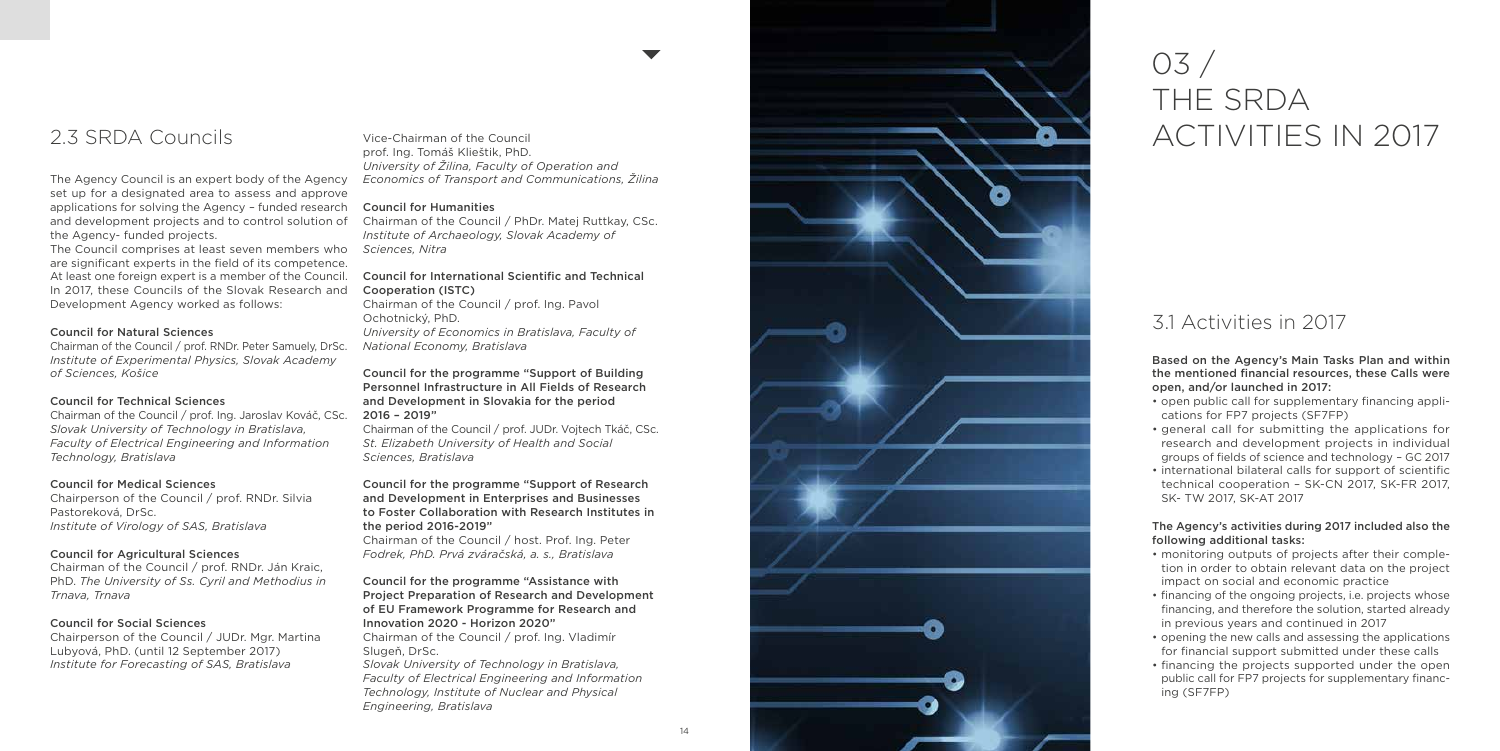| Call                           | Number of projects in 2017 | Support allocated in €/2017 |
|--------------------------------|----------------------------|-----------------------------|
| GC 2012                        | 123                        | 3908098                     |
| GC 2014                        | 148                        | 8971875                     |
| GC 2015                        | 268                        | 16899549                    |
| GC 2016                        | 154                        | 4680422                     |
| <b>Bilateral calls</b>         | 102                        | 255056                      |
| SF7FP                          | 49                         | 195945                      |
| The Strategy for Danube Region | 17                         | 81834                       |
| Total                          | 861                        | 34992779                    |

#### Tab. 1 Project funds allocated in 2017

## 3. 1. 1. Launch of the General Call GC 2017

This activity of the Agency was related to the assessment of the applications submitted under the GC 2017 launched in 2017, with the funding for the selected successful projects started in 2018. Maximum duration of the projects is 48 months.

The GC 2017 did not limit the material intent of the  $\;\;\cdot\;$  the amount of funds required / 151,727  $\bm{\epsilon}$ projects anyhow. The intents, objectives and substance of the research and development project were determined by the Applicant. The applications could be submitted by legal entities and natural persons – entrepreneurs without any restrictions on their research and development sector.

#### Characteristic of GC 2017

- total number of the applications received / 671
- of which basic research project applications / 381
- of which applied research project applications / 281
- of which development project applications / 9
- 
- financial contribution of the applicants  $/$  10,070  $\epsilon$
- total amount of funds / 161,797 €
- 
- 

#### Basic information concerning the GC 2017

- Deadline for submitting the applications:
- 03. 10. 2017 04. 12. 2017
- 

#### Basic information about the applications registered



Fig. 3 Amount of financial support and the total number of projects funded under the individual types of grant schemes for 2017

#### Fig. 4 Percentage of the registered applications by character of research

| <b>Basic Research</b> | $84603 \text{ } \in$ |
|-----------------------|----------------------|
| Applied Research      | $65061 \text{ } \in$ |
| Development           | $2063 \epsilon$      |



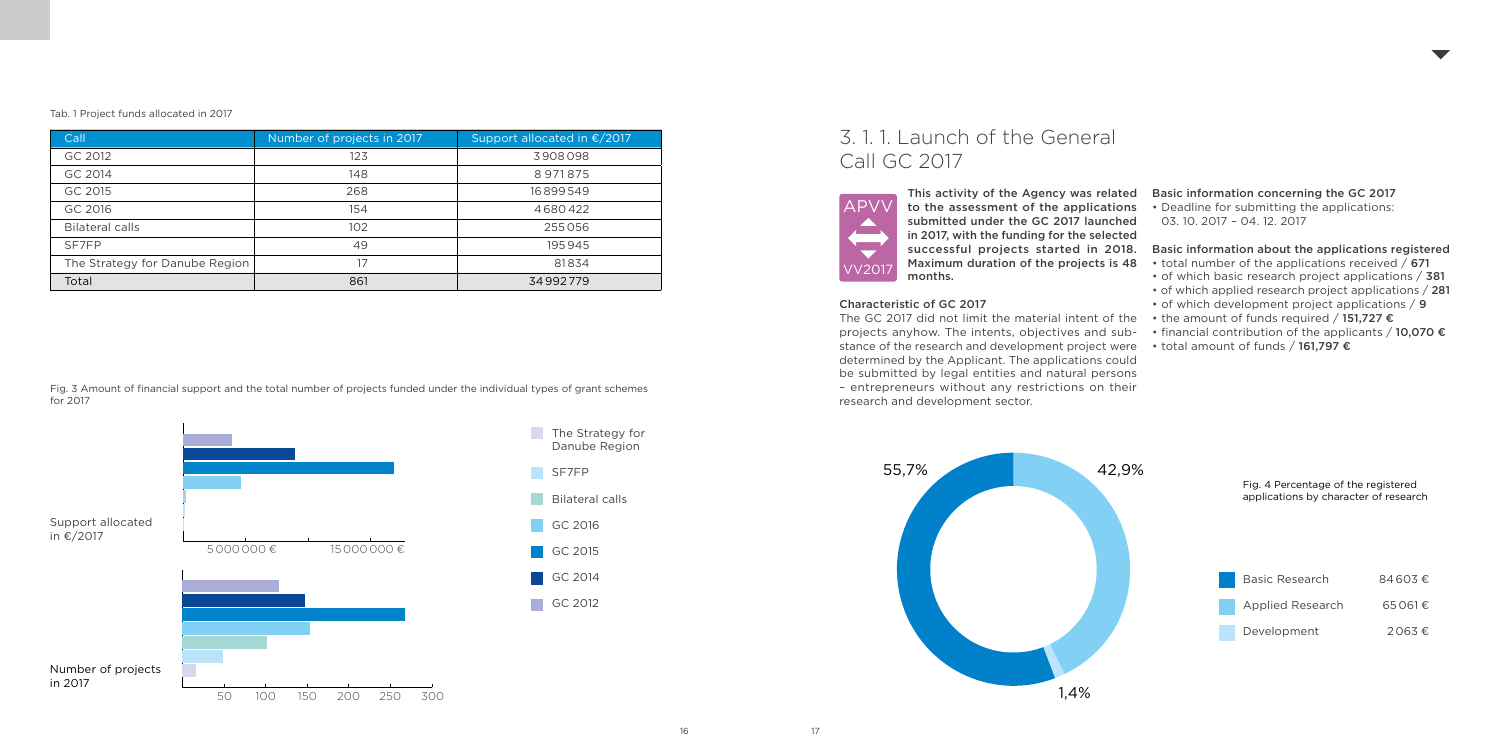| Research         | Number of projects<br>submitted | Requirements from<br>SRDA (in ths. of $\epsilon$ ) | Average financial reg.<br>applicationt |
|------------------|---------------------------------|----------------------------------------------------|----------------------------------------|
| Basic Research   | 381                             | 84603                                              | 222.1                                  |
| Applied Research | 281                             | 65061                                              | 231.5                                  |
| Development      |                                 | 2063                                               | 229.2                                  |
| Total            | 671                             | 151727                                             |                                        |

| <b>Field of Science</b>      | <b>Applications Registered</b> |
|------------------------------|--------------------------------|
| Natural Sciences             | 125                            |
| <b>Technical Sciences</b>    | 226                            |
| Medical Sciences             | 65                             |
| <b>Agricultural Sciences</b> | 79                             |
| Social Sciences              | 116                            |
| <b>Humanities</b>            | ഹ                              |
| Total                        |                                |

Tab. 3 Number of registered applications by field of science

Fig. 6 Funding requirements by region

Tab. 2 Number of applications registered and applicants' financial requirements by research (in ths  $\epsilon$ )

Banská Bystrica Region / 8,8% / 59 projects / 13 344 028  $\epsilon$ Bratislava Region / 50,5% / 337 projects / 76 570 804 € Košice Region / 16,1% / 106 projects / 24 465 311 € Nitra Region / 6,9% / 49 projects / 10 493 719 € Prešov Region / 3,8% / 25 projects / 5 745 607 € Trenčín Region / 2,3% / 16 projects / 3 537 680 € Trnava Region / 3,5% / 24 projects / 5 320 541 € Žilina Region / 8,1% / 55 projects / 12 249 507 €

Fig. 5 Financial requirements of the registered applications by field of science and character of the research





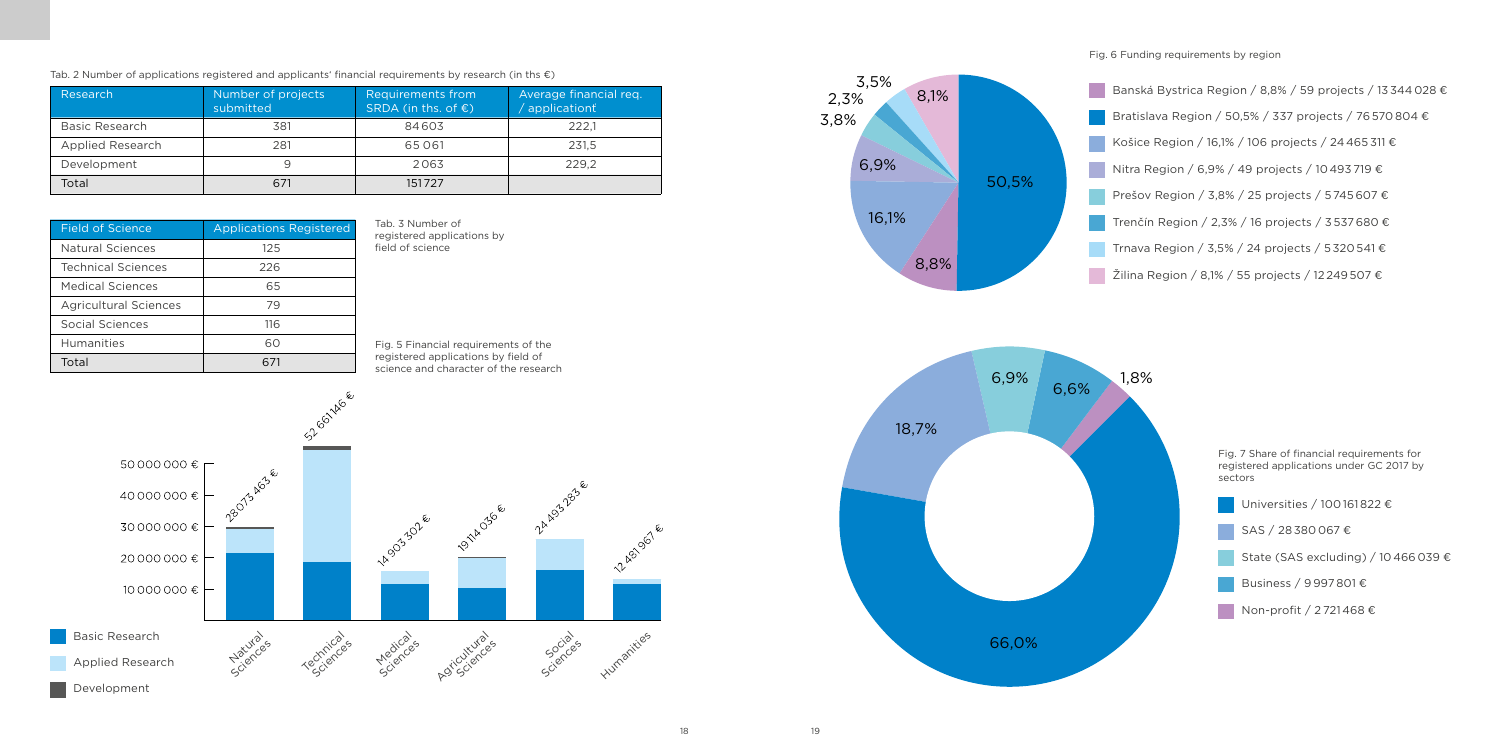## 3. 1. 2. International Cooperation

#### New Calls for Bilateral Cooperation in 2017

In 2017, the Agency launched 4 calls for international science and technology cooperation – with the People's Republic of China, the French Republic, the Republic of Austria, and Taiwan. Projects under bilateral calls are the projects of international cooperation aimed at establishing the new or intensifying the existing scientific and technical cooperation, and using mainly these instruments:

- preparation of joint international projects,
- preparation of joint publications and other outputs,
- active participation on conferences,
- organisation of joint scientific events
- mutual use of instrument and laboratory techniques,
- collecting research materials,
- personnel (aged under 35).

Projects under the bilateral calls launched in 2017 will be solved for two years (2018-2019). Funding will be provided according to the approved budget of the MŠVVaŠ SR through the Agency during the

#### Tab. 4 Number of the submitted and supported bilateral projects in 2017

| Call                    | Number of Projects<br>Submitted | Number of Projects<br>Supported for Funding | The Amount Allocated<br>to the Call in $\epsilon$ |
|-------------------------|---------------------------------|---------------------------------------------|---------------------------------------------------|
| Slovakia - China 2017   | 41                              | 13                                          | 104000                                            |
| Slovakia - Austria 2017 | 24                              | 16                                          | 66000                                             |
| Slovakia - France 2017  | 26                              | 15                                          | 86000                                             |
| Slovakia - Taiwan 2017  | 10                              | 4                                           | 86000                                             |
| Total                   | 101                             | 48                                          | 342000                                            |

- total number of the applications received / 615
- of which basic research project applications / 379
- of which applied research project applications / 227
- of which development project applications / 9
- the amount of funds requested / 137.481 €
- financial contribution of the applicants / 8.231  $\epsilon$
- total amount of funds / 145,712 €

project duration. The cost in the Slovak Republic will be covered in accordance with the approved budget for bilateral international scientific and technical cooperation for the years 2018 and 2019.

## 3.2 General Call GC 2016

This activity of the Agency related to the assessment of the applications submitted under the GC 2016 General Call launched in 2016, while funding for the selected successful projects started in 2017 with maximum duration of the projects until 2021.

#### Characteristic of GC 2016

• involvement of, Ph.D. students, and/or young R & D research and development project are determined by The GC 2016 did not limit the substance of the projects anyhow. The intents, objectives and substance of the the Applicant. The applications could be submitted by legal entities and natural persons – entrepreneurs without any restriction on their R & D sector.



#### Basic information concerning the GC 2016

• Deadline for submitting the applications: 12. 9. 2016 – 15. 11. 2016

#### Basic information about the applications registered:

#### Basic information concerning the assessment process:

- deadline for application assessment / May 2017
- total number of applications / 615
- number of applications rejected (technical and formal control) / 1
- number of applications withdrawn by Applicant / 12
- number of applications under professional assessment/ 614
- number of applications with funding provided / 154
- of which basic research projects applications / 96
- of which applied research projects applications / 56
- of which development project applications / 2
- average success rate of applications submitted in %  $/25.04%$
- funding approved in total / 32,972 €
- funding provided in 2017/ 4,680 €

Under the GC 2016, 615 applications for research and development project funding were received and registered in total. After a technical and formal control, 1 application was rejected. 614 applications were submitted to an expert assessment, based on which 154 applications were funded. The start of the project solution was 1 July 2017. The latest project completion date is 30 June 2021.

| Number of Projects Funded<br>Research |     | Funding Approved in ths. $\epsilon$ |
|---------------------------------------|-----|-------------------------------------|
| Basic Research                        | 96  | 20192                               |
| Applied Research                      | 56  | 12288                               |
| Development                           |     | 492                                 |
| Total                                 | 154 | 32972                               |

Tab. 5 Number of supported applications by research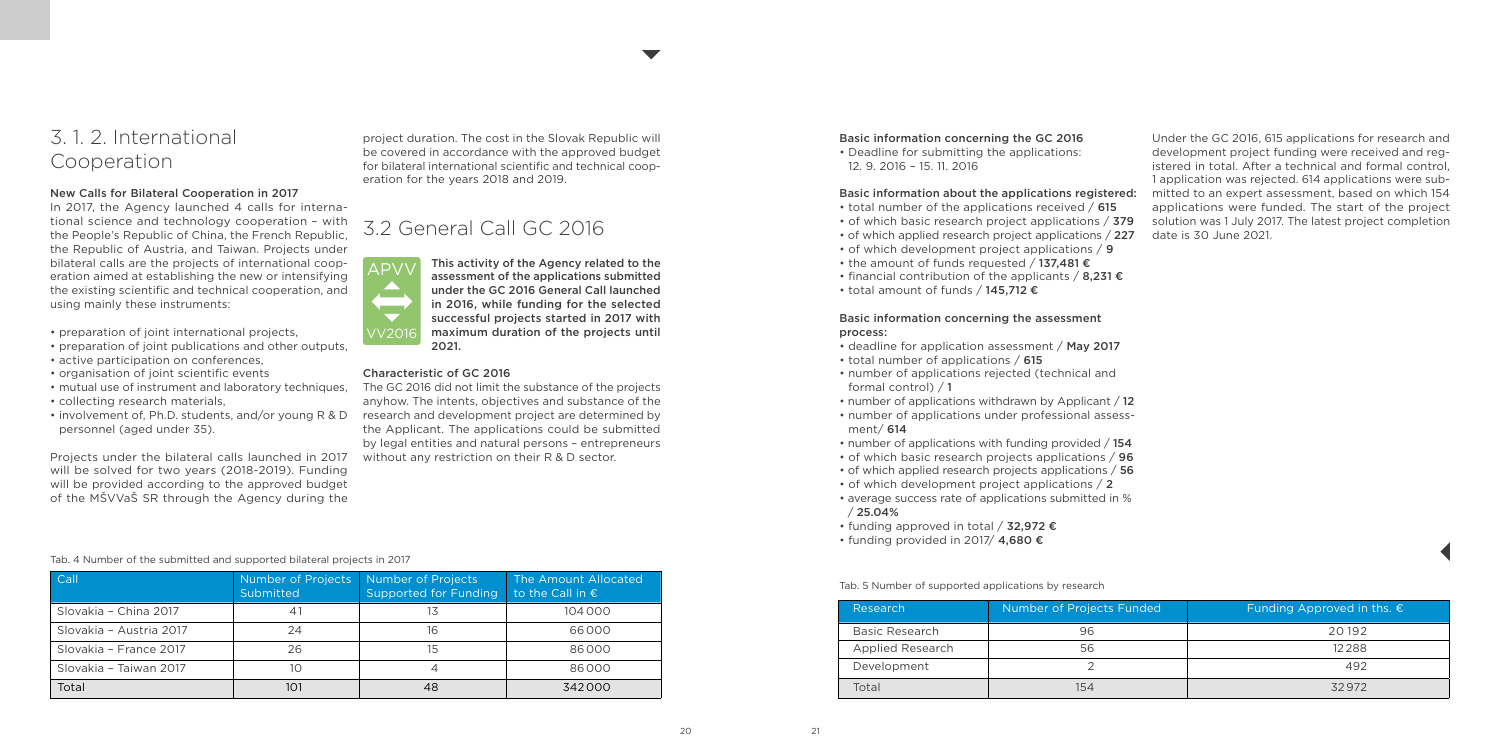22 23

- 
- 
- 
- 
- 
- 
- 
- 

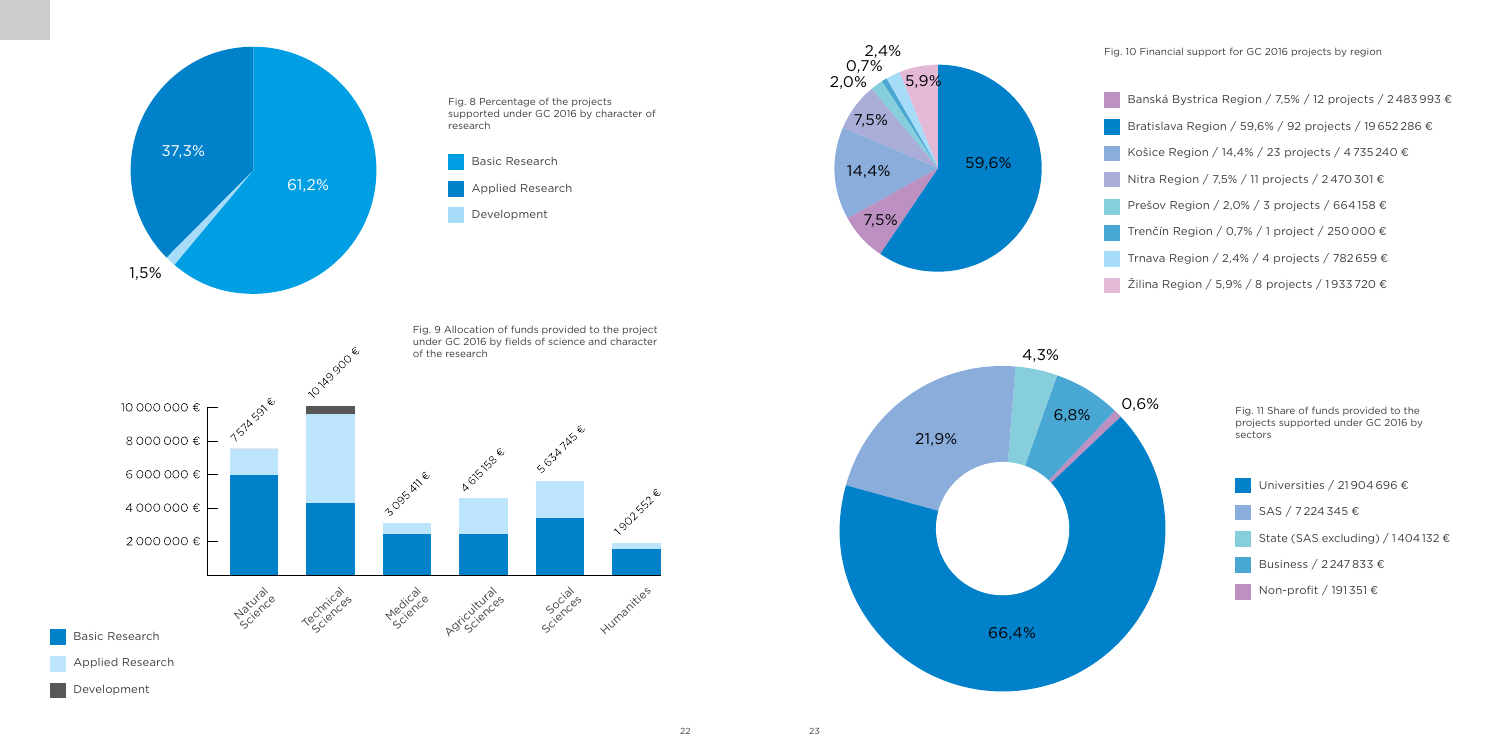#### Fig. 12 Success rate of submitted applications by field of science Fig. 14 Success rate of submitted applications by sector

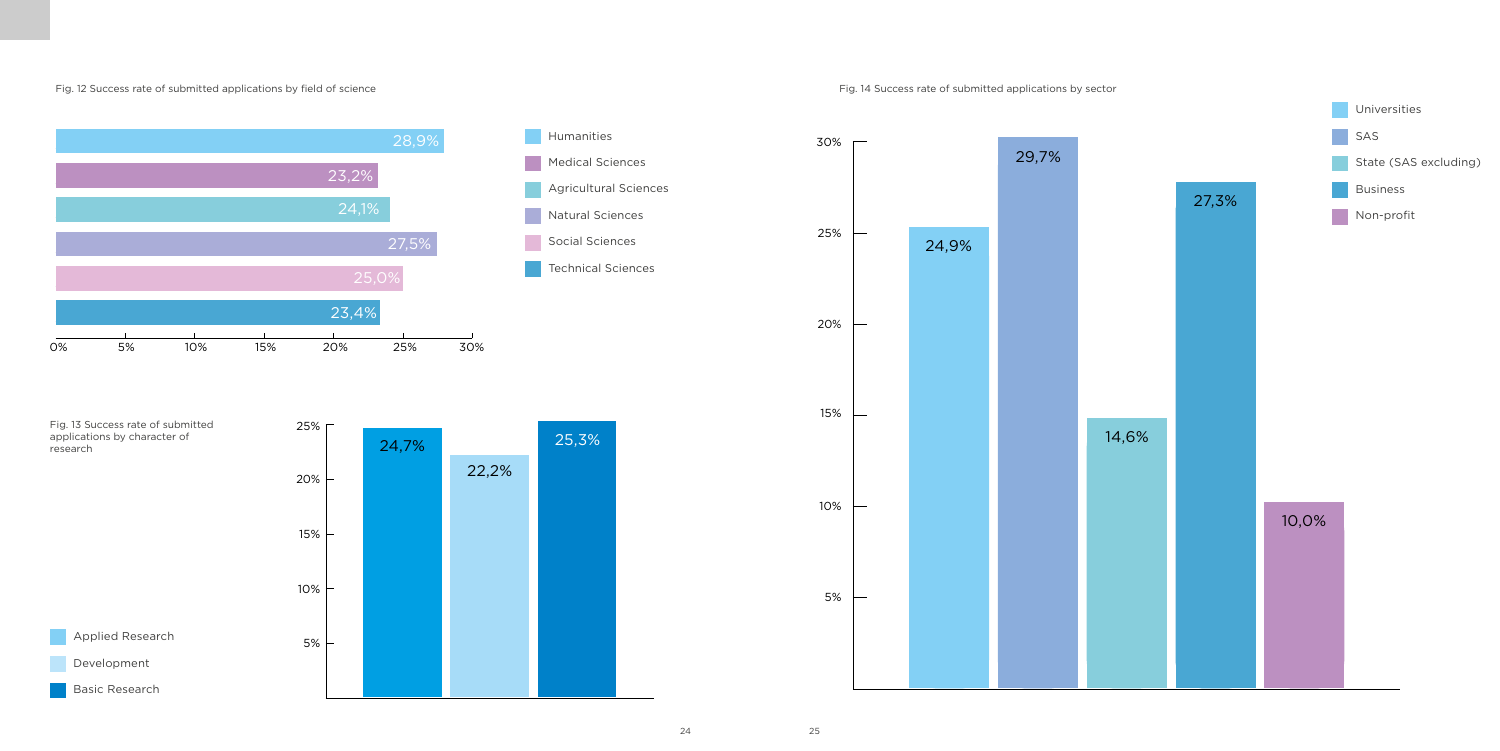## 3.3 Funding of the Ongoing Projects

A very important but also a costly task was funding of the ongoing projects, i.e. the projects whose funding and solution had started already in the previous years and continued in 2017. The funding of the ongoing projects was carried out under the conditions stated in Act No. 172/2005 Coll. The Agency may always allocate funding for the project solution divided to the current and capital expenditure to provided funds for the ongoing projects under the general call in the next year on the basis of contract addenda in two deadlines. The provision of the first part of the funds is conditional upon the submission of an annual interim report prepared in accordance with the methodological guidelines for preparing the interim report. Provision of the second part of the funds is subject to the approval of the interim annual report by the Agency's expert council. The annual report comprises an expert section presenting the

| Call    | Number of Projects | Funding started in |
|---------|--------------------|--------------------|
| GC 2012 | 123                | 2013               |
| GC 2014 | 148                | 2015               |
| GC 2015 | 268                | 2016               |

| Call    | Number of Projects | Current exp.   | Capital exp. | Total          |
|---------|--------------------|----------------|--------------|----------------|
| GC 2012 | 123                | 3908098        |              | 3908098        |
| GC 2014 | 148                | 8971875        |              | 8971875        |
| GC 2015 | 268                | 16899549       |              | 16899549       |
| Total   | 539                | 29 7 7 9 5 2 2 |              | 29 7 7 9 5 2 2 |

a maximum period of one financial year. The Agency for 2017 was allocated amounting to 50% of the annual In March 2017, the first part of the funding dedicated project budget upon delivering the annual reports to the Agency. The second part of the funds for 2017 was provided after completing the assessment of the annual reports by the competent expert bodies of the Agency in the second and third quarters of 2017. The project funding was transferred to the recipient's account as specified in the SRDA Project Funding Agreement.

## **Projects**

Tab. 6 In 2017, the Agency funded the ongoing projects within the general calls

Tab. 7 Total support provided to the ongoing projects in 2017

professional results in accordance with the project timetable, and a financial part with a detailed overview of the drawings of the funds provided for the given financial year. Funds for the projects under bilateral grant schemes are allocated in one sum in the given financial year after the interim annual reports are assessed by the expert body. Solution of the ongoing projects was assessed by the Agency's expert bodies in their Ongoing Project Assessment Reports in which they recommended the Agency's Director to continue funding of the projects.

- **Information on Bilateral and Multilateral Cooperation** in 2016 and continued in 2017. Total amount of the funds provided for SK – BG 2013 Call in 2017 amounted to 33,687 €.
	-

- 
- 
- 
- 
- 
- 
- 
- 
- 

#### Assessed in 2013 and Funding Continuing in 2017

In 2017, the Agency started funding of bilateral and multilateral projects submitted in 2016. The projects were submitted within the framework of international scientific and technical cooperation between organisations in the Slovak Republic and the Republic of Serbia and within the Danube region, involving the Republic of Austria, the Czech Republic, and the Republic of Serbia. The total amount of funds provided for 17 projects under SK – SRB 2016 Call in 2017 amounted to 38,831 €, and for 17 projects under DS-2016 Call amounted to 81,834 €. Assessed in 2015 and Funding Continuing in 2017 In 2017, the Agency continued to fund bilateral projects submitted within the calls for international scientific and technical cooperation launched in 2015 with the Republic of Austria, the Portuguese Republic, the French Republic, the People's Republic of China and the Republic of Poland.

A public call for applications for joint research and development projects promoting cooperation between organisations in the Slovak Republic and the Republic of Bulgaria was launched and assessed by the Agency in 2013, but due to the lack of confirmation on the funding ensured for cooperation by the partner party, the funding of 13 bilateral projects started only

Tab. 8 The SRDA - provided funding to bilateral projects assessed in 2015 and their funding continued in 2017

| <b>Bilateral Scientific and Technical</b><br><b>Cooperation Call</b> | Number of Projects | Funding in $\epsilon$ (Current Exp.) |
|----------------------------------------------------------------------|--------------------|--------------------------------------|
| Slovakia - Austria 2015                                              | 16                 | 31463                                |
| Slovakia - Portugal 2015                                             | 12                 | 31634                                |
| Slovakia - France 2015                                               | 15                 | 36389                                |
| Slovakia - China 2015                                                | 13                 | 51800                                |
| Slovakia - Poland 2015                                               | 16                 | 31252                                |
| Total                                                                | 72                 | 182538                               |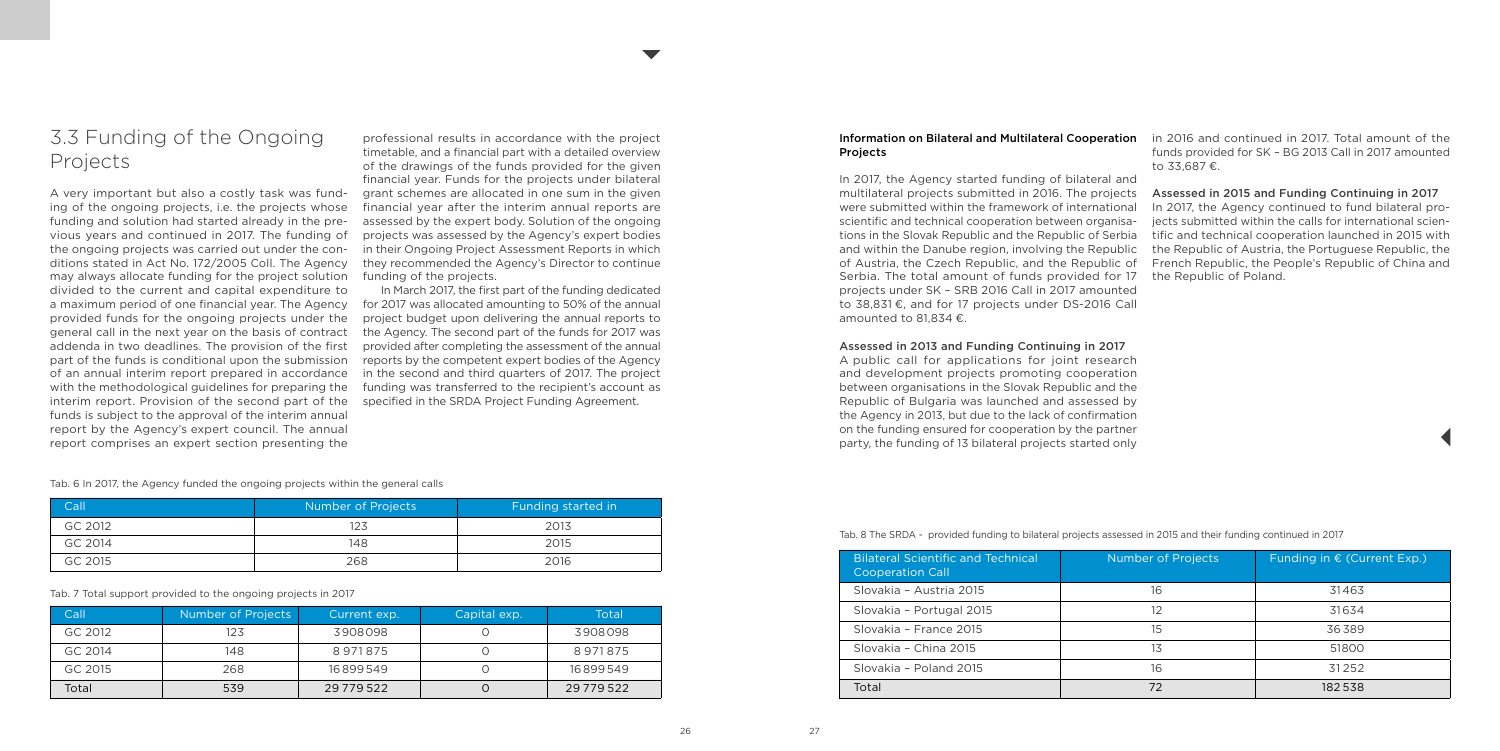**IE**  $\infty$ 

## 3.4 Supplementary funding of the Seventh Framework programme (SF7FP)



Open Call for supplementary funding for FP7 project proposals of the European Community (EC) for Research, Technological Development and Demonstration Activities, including the Atomic Energy Community (Euratom) Program – SF7FP.

The main objective of this Call is to support the active participation of Slovak top researchers and R & D teams in the Seventh Framework Programme of the European Community for Research, Technological Development and Demonstration Activities by supplementary funding of the costs on implementing the FP7 research projects supported by the European Commission. The eligible applicants are public universities and state universities, organisations of the Slovak Academy of Sciences, research and development organisations established by the central bodies of the state administration of the Slovak republic, and non-profit organisations of research and development.

Under the SF7FP Call, in 2017 the Agency supported 17 projects in total, amounting to € 195,945.

Updated call policy and contractual terms allow the Agency to provide funds for project supplementary financing for successful R & D researchers within FP7 amounting to 25% of the total eligible costs provided based on decision of the European Commission, including the final contribution paid after completing the FP7 project.

| Sector                            | Number of Projects | Funds in $\epsilon$ |
|-----------------------------------|--------------------|---------------------|
| <b>State-Funded Organisations</b> |                    | 55038               |
| <b>Universities</b>               |                    | 124,977             |
| Other                             |                    | 15930               |
| Total                             |                    | 195945              |

#### Tab. 9 The SRDA funded projects under SF7FP in 2017 by sector

## 3.5 Projects Completed and Assessed in 2017

In 2017, the Agency carried out a final assessment of 38 projects whose duration ended by 31 December 2016. These were provided a specific grant funding by the SRDA, and their investigators submitted their final reports by 31 January 2017. The Agency´s Council for Scientific and Technical Cooperation assessed the project outcomes according to the pre-defined criteria and closed the projects.

#### Projects of Bilateral Cooperation

The Agency's Council for Scientific and Technical Cooperation assessed 13 projects of the bilateral call SK – HU 2013, of which 6 were ranked at an excellent level and 7 projects reached a good level, and 15 projects of the SK – SRB 2013 Bilateral Call, 3 of which reached an excellent level and 12 projects reached a good level, and 6 projects of the SK – UA 2013 Bilateral Call, of which 4 ended at an excellent level, and 2 projects reached a good level.

#### SF7FP Projects

On 7 March 2017, the Agency's Council for Scientific and Technical Cooperation assessed 4 projects of which all 4 achieved an excellent level.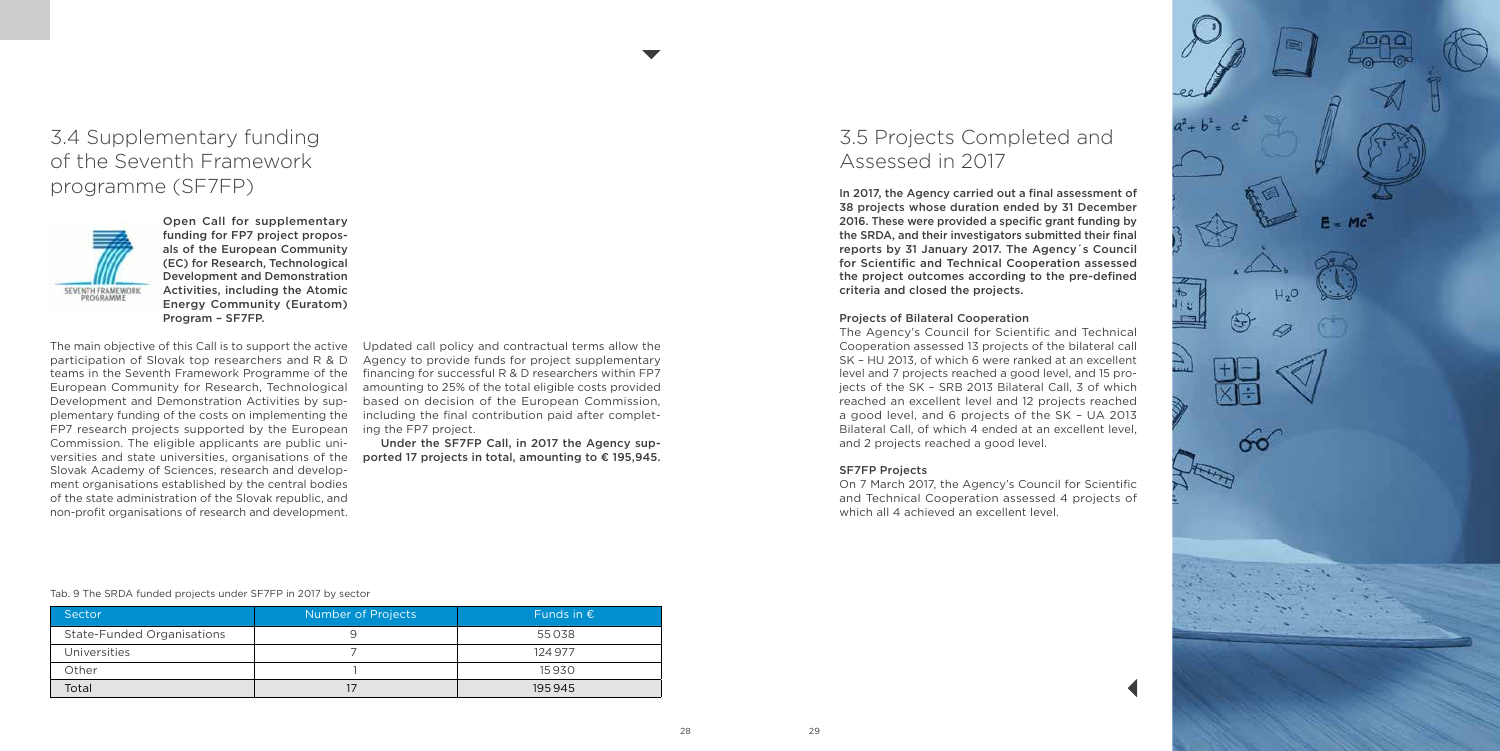

## 3.6 Post – Completion Project Monitoring

Based on the contract, project investigator of project Category 3 under General Call, SF7FP and selected programs, is required to inform the Agency on the social and economic benefits of the project outcomes in his monitoring report after completion of the project, and over the next three years. The report is submitted by filling out the "Outputs and Benefits of the Project" form.

Main categories of project benefits and outputs are projectas follows:

# 04 / STATE AID AND DE MINIMIS AID

Providing financial support from public sources to the entities that carry out an economic activity, irrespective of their legal status and the way of its financing, is considered as State aid. These entities are allowed then to promote the most efficient process of research exploitation, interlinking research with market, and the resulting economic and social development of the country.

It contributes to increasing the competitiveness of enterprises, increasing their production and quality of their products and services, creating new jobs, etc. In 2017, the Agency provided State aid to research and development projects under the Research and Development Support Scheme by the Slovak Research and Development Agency (State Aid Scheme) No 702/2007 and based on the Research and Development Support Scheme by the Slovak Research and Development Agency (State Aid Scheme) SA.42450. In order to solve the mobility project, the state aid was provided in the form of Ad hoc de Minimis Aid.

| Call              | Funding of the Call Finished in (year) | Number of Projects Monitored |
|-------------------|----------------------------------------|------------------------------|
| GC 2010           | 2014                                   | 174                          |
| GC 2011           | 2015                                   | 166                          |
| <b>SUSPP 2009</b> | 2013                                   | 5                            |
| EuroCORES 2010    | 2014                                   |                              |
| SE7FP             | Open call                              | 54                           |

Tab. 10 In 2017, the Agency ensured monitoring of outputs of the completed projects. Most projects were monitored under GC 2010 and GC 2011

Tab. 11 Outputs of the projects after closing their funding as reported by the investigators for 2016, as of 31 March 2017

| Call              | Number of Projects<br>with International CC<br><b>Publications</b> | Number of New<br><b>SCI Citations</b> | Number of Projects<br>with Application<br>Output | Number of<br>Application<br><b>Outputs</b> |
|-------------------|--------------------------------------------------------------------|---------------------------------------|--------------------------------------------------|--------------------------------------------|
| GC 2010           | 74                                                                 | 3104                                  | 31                                               | 64                                         |
| GC 2011           | 110                                                                | 2426                                  | 30                                               | 65                                         |
| <b>SUSPP 2009</b> |                                                                    | 19                                    | っ                                                |                                            |
| EuroCORES 2010    |                                                                    |                                       |                                                  |                                            |
| SF7FP             | 26                                                                 | 315                                   |                                                  |                                            |
| Total             | 211                                                                | 5866                                  | 70                                               | 147                                        |

Category 1 Publications and quotations Category 2 Patents, inventions and utility models Applied outcomes with defined economic indicators Category 4 Outputs to Education and Popularization of Science Category 5 Other outcomes Category 6 Added value of research and development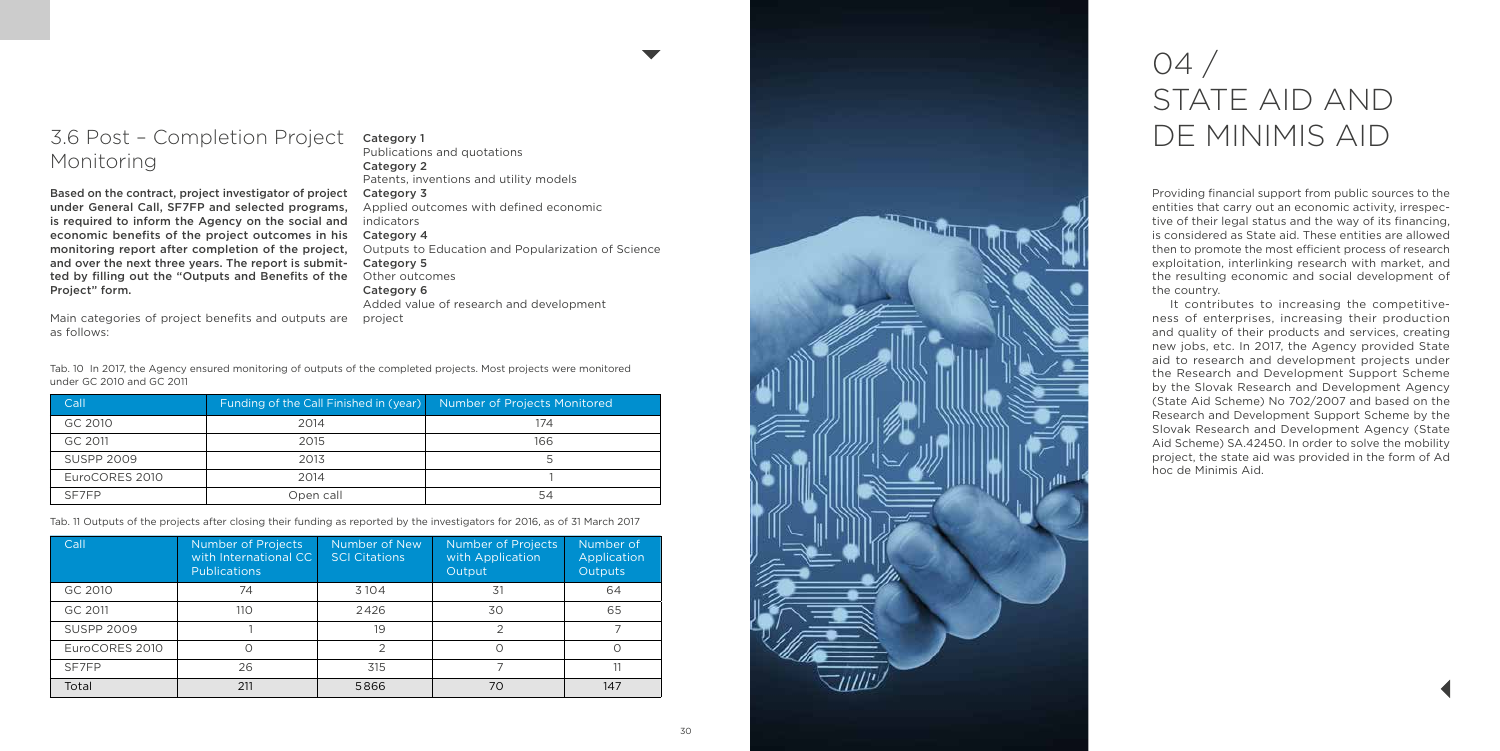

## 4.2 Another Actions in the SRDA – Provided State Aid

In the next period, the Agency will continue providing the State aid under the Research and Development Support Scheme by the Slovak Research and Development Agency (State Aid Scheme), as amended by Addendum 1 (State Aid Scheme SA.49175), wording of which is valid until 31 December 2020. Any aid provided to bilateral cooperation projects not covered by the approved State Aid Scheme will be governed by the Ad hoc de Minimis Aid rules.

On 16 June 2008, the European Commission approved the Research and Development Support Scheme by the Slovak Research and Development Agency (State Aid Scheme) N 702/2007, which was valid until 31 December 2013. This Scheme applied to all types of enterprises. Supplement No. 1 to Scheme N 702/2007 of 20 January 2014 enabled the Agency to request an extension of the Scheme validity. The Scheme entered into force and effectiveness as of the day of its publication on the Provider's Web Site with validity until 30 June 2014. On 03.07.2015, the European Commission registered the Research and Development Support Scheme by the Agency for the Support of Research and Development (State Aid Scheme) under SA.42450. On 25 September 2017, the European Commission registered, under the current legislation, updated Research and Development Support Scheme by the Agency for the Support of Research and Development (State Aid Scheme), as amended by Addendum 1 (State Aid Scheme SA.49175). The Scheme expires on December 31, 2020.

## 4.1 Evaluation of the SRDA-Provided State Aid

In 2017, 29 entities were provided an aid under the State Aid Scheme and Ad hoc de Minimis Aid. The total amount of the aid provided amounted to  $\epsilon$ 2,800,285 within 43 projects supported, while 42 projects (97.67%) amounting to € 2,798,285 were the State aid- supported, and 1 project (2.33%) comprised the Ad hoc de Minimis Aid amounting to 2,000 €. Of 29 entities, 37.93% represented a small enterprise (11 entities), 41.38% a medium-sized enterprise (12 entities) and 20.69% a large enterprise (6 entities). The regional distribution of total state aid, including the Ad hoc de Minimis Aid at regional level, was as follows:

Within the regions, the aid was provided to 14 entities in the Bratislava Region (26 projects), 2 entities in the Košice Region (2 projects), 3 entities in the Nitra region (3 projects), 1 in the Prešov Region (1 project), 4 entities in Trenčín (5 projects), 1 entity in the Trnava region (1 project) and 4 entities in the Žilina region (5 projects).

| Region            | Amount in $\epsilon$ |
|-------------------|----------------------|
| Bratislava Region | 1647265              |
| Trenčín Region    | 399968               |
| Žilina Region     | 299483               |
| Nitra Region      | 183730               |
| Košice Region     | 142132               |
| Trnava Region     | 87721                |
| Prešov Region     | 39986                |
| Total             | 2800285              |

Tab. 12 Regional distribution of total state aid provided



| Bratislava Region / 1647 265 + |
|--------------------------------|
| Trenčín Region / 399 968 €     |
| Žilina Region / 299 483 €      |
| Nitra Region / 183 730 €       |
| Košice Region / 142132 €       |
| Trnava Region / 87 721 €       |
| Prešov Region / 39986 €        |

Fig. 15 Regional distribution of total aid provided (including ad hoc de minimis aid) by self-governing regions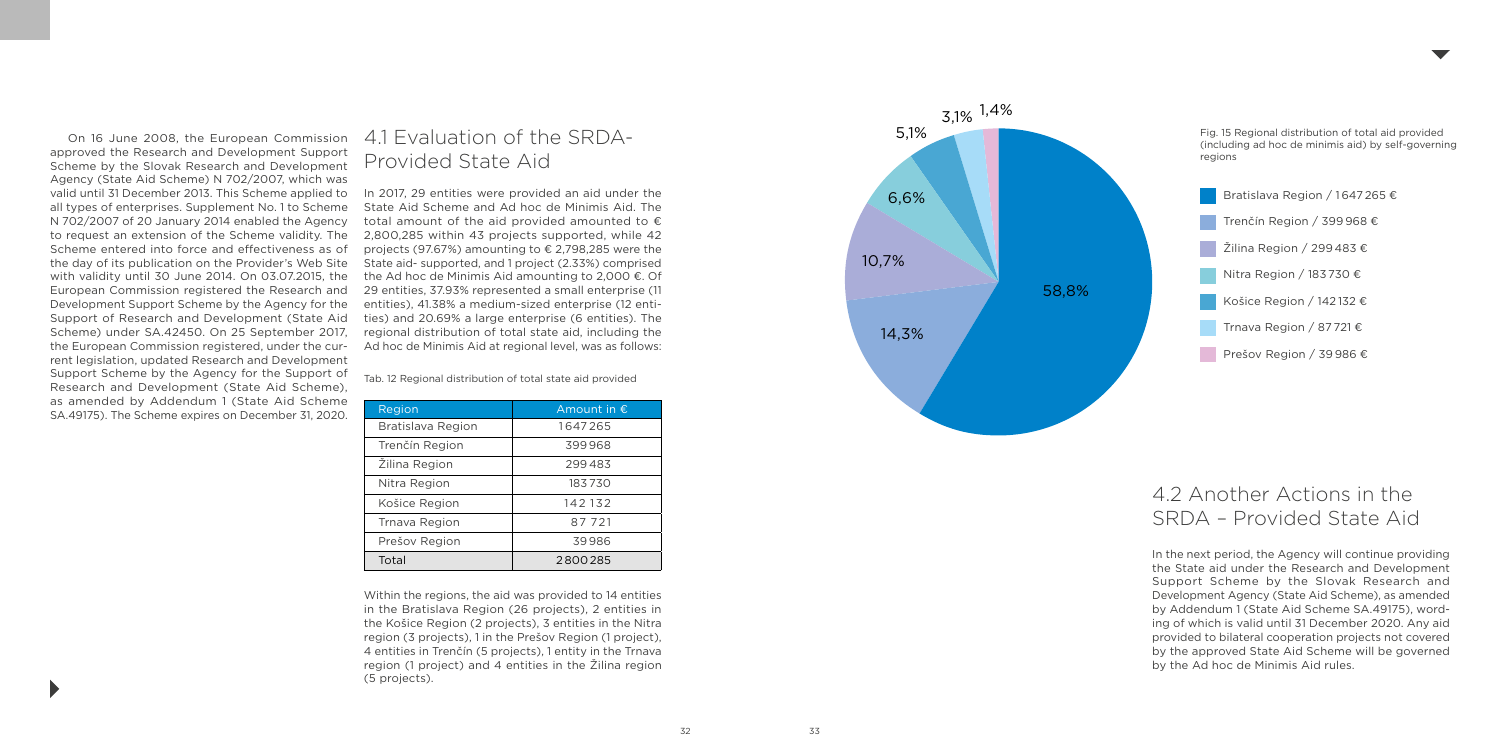# 05 / SRDA BUDGET

In order to carry out the activities as specified by Act No. 172/2005 Coll., budget amounting totally to € 29,336,568 was approved for 2017 to finance the Agency's operation and for the project funding, i.e. to support research and development, and in the form of a binding indicators breakdown by the MŠVVaŠ SR. Under the 06K11 subprogram, a budget of € 1,372,837 was approved to 1 January 2017 for the Agency's operation and € 27,963,731 for project funding (to support research and development), the breakdown is shown in Tab. 13. During 2017, the MŠVVaŠ SR addi tionally adjusted the Agency budget by the Seven budgetary measures. Their purpose was to ensure the funding of research and development projects as well as the operation of the Agency in the scope of the performed activities, in order to valorise wages and salaries, to increase the current project expenditure, to reclassify current wage costs, and to reimburse current expenditures at the MŠVVŠŠ SR.

# டா ПJ 卫 ы 35 **35** 35

Tab. 13 Budgetary appropriations and their utilisation in 2017 in  $\epsilon$ 

| 06 K 11 Program                         | <b>Budget Originally</b><br>Approved | Budget as of 31<br>December 2017 | Drawdown as of<br>31 December 2017 |
|-----------------------------------------|--------------------------------------|----------------------------------|------------------------------------|
| Operation of the Agency                 | 1372837                              | 1403609                          | 1403609                            |
| Current                                 | 1372837                              | 1403609                          | 1403609                            |
| Capital                                 | o                                    |                                  | O                                  |
| Support for Research<br>and Development | 27963731                             | 35154128                         | 35069981                           |
| Current                                 | 27963731                             | 35154128                         | 35069981                           |
| Capital                                 | 0                                    |                                  | O                                  |
| <b>SRDA Budget in Total</b>             | 29336568                             | 36 557 737                       | 36473590                           |

| Name of Call / Program                         | <b>Current Expenditures</b> | Capital Expenditures | Total    |
|------------------------------------------------|-----------------------------|----------------------|----------|
| General Call - GC 2012                         | 3908098                     | Ω                    | 3908098  |
| General Call - GC 2014                         | 8971875                     | Ο                    | 8971875  |
| General Call - GC 2015                         | 16899549                    | 0                    | 16899549 |
| General Call - GC 2016                         | 4680422                     | O                    | 4680422  |
| <b>Bilateral Projects</b>                      | 255056                      | Ω                    | 255056   |
| The Strategy for Danube Region                 | 81834                       | Ω                    | 81834    |
| Supplementary Funding of Projects<br>Supported | 195945                      | 0                    | 195945   |
| SRDA budget in total                           | 34992779                    | $\Omega$             | 34992779 |

Tab. 14 Overview of the projects supported by individual calls / programs, and amount of financial support provided in 2017 in €

| <b>Type of Organisation</b>           | <b>Total Cost</b> |  |
|---------------------------------------|-------------------|--|
| State Organisations and<br><b>SAS</b> | 12 341 397        |  |
| <b>Public Universities</b>            | 19 178 874        |  |
| Non-profit organisations              | 672223            |  |
| <b>Business entities</b>              | 2800285           |  |
| Total                                 | 34992779          |  |

As resulting from the overview of structure of research and development funding recipients, the most grants were provided to public universities (and university colleges), followed by the SAS and state organisations.



Tab. 15 Grants for projects supported in 2017 by sector in  $\epsilon$ 



Fig. 16 Development of the Agency's budget for the period 2005 – 2017 in ths. €

Tab. 13 also shows the Agency's total adjusted budget for operation and research and development support as well as the budget drawndown as of 31 December 2017.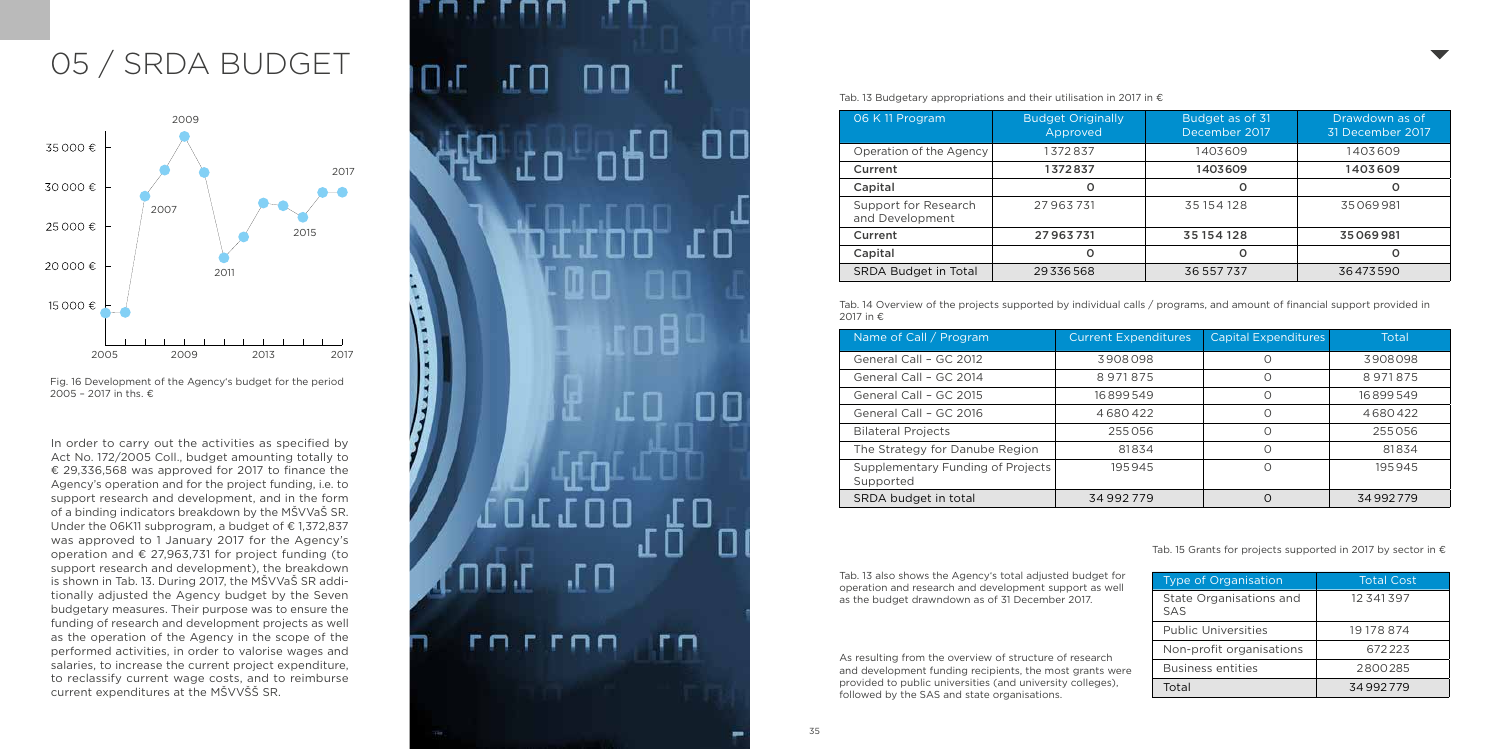

## 6.1 SRDA Bureau

The average registered number of the SRDA employees (SRDA Bureau) as of December 31, 2017 was 38, the physical status of the SRDA employees as at 31 December 2017 was 25.

It is necessary to point out that the Agency is not comprised only by staff members, but also by 148 top representatives of science and technology of the Slovak Republic who represent the professional bodies of the SRDA. As of January 1, 2017, the Agency had 48 employees, and by December 31, 2017, the Agency had 25 employees. The Agency showed a deficit in wages at early 2017, so it had to reduce the number of employees. In the months of May - June 2017, the SRDA conducted personal audit to increase work efficiency and savings in financial envelope. As of 1 July 2017 and 1 September 2017, organisational changes were made to the Agency resulting to changes in the organisational structure and optimisation of the workload of the staff so as to ensure the SRDA tasks. Number of the SRDA employees by individual organisational units within the organisational structure as of 1 January 2017 is shown in Tab. 16 and in Tab. 17 as of 31 December 2017. The qualification structure of employees as of 31 December 2017 is shown in Tab. 18.

| Organisational units                              | Number of<br>employees |
|---------------------------------------------------|------------------------|
| Director's office                                 |                        |
| <b>Grant Department</b>                           | 30                     |
| Department of Economics and<br>Internal Operation | 12                     |
| Department of Human Resources                     |                        |
| Total                                             |                        |

| <b>Organisational Units</b>                                 | Number of<br>Employees |
|-------------------------------------------------------------|------------------------|
| Director's office                                           |                        |
| Department of Projects, Economics<br>and Internal Operation | 18                     |
| Department of Human Resources                               |                        |
| Total                                                       | つら                     |

| <b>Level of Education</b>              | Number of<br><b>Employees</b> |
|----------------------------------------|-------------------------------|
| Secondary Education                    |                               |
| Higher Education 1 <sup>st</sup> Level |                               |
| Higher Education 2 <sup>nd</sup> Level | 16                            |
| Higher Education 3rd Level             |                               |

Tab. 16 Number of the SRDA employees by organisational structure as of 1 January 2017

Tab. 17 Number of the SRDA employees by organisational structure as of 31 December 2017

Tab. 18 Qualification structure of the SRDA employees in 2017 – as of 31 December 2017

## 6.3 Education and Trainings of the Employees

The Agency enabled its employees, in order to increase and deepen their professional qualifications, to attend trainings, courses, and professional seminars organised by vocational training institutions. The Agency's staff training was carried out to the extent corresponding to the Agency's financial situation. In 2017, employees attended professional seminars on amendments to laws, for example in the areas of the budget rules in the public sector, electronic mailbox, personal data protection, financial control, settlement of fuel bills, asset management, accounting and reporting in public administration, wage accounting, labour law and changes in social and health insurance, and others. Vocational training in OSH, fire protection and mandatory retraining of Agency´s drivers was provided by the Agency on an external basis. The courses and professional seminars were focused mainly on legislative changes of generally binding legal norms and regulations governing the respective fields of the SRDA activities.

## 6.2 SRDA Social Policy

SRDA has concluded employers' contracts with three supplementary pension companies, DDS ING Tatry Sympatia, DDS AXA, and DDS Tatra banka. As of 31 December 2017, 18 employees were involved in the supplementary pension savings scheme. In 2017, employer's contribution to the supplementary pension saving scheme for an employee amounted to 4% of gross wage.

In 2017, employees received a meal allowance amounting to € 2.46 and a social fund contribution of € 0.58. Catering to employees was provided in the form of meal vouchers.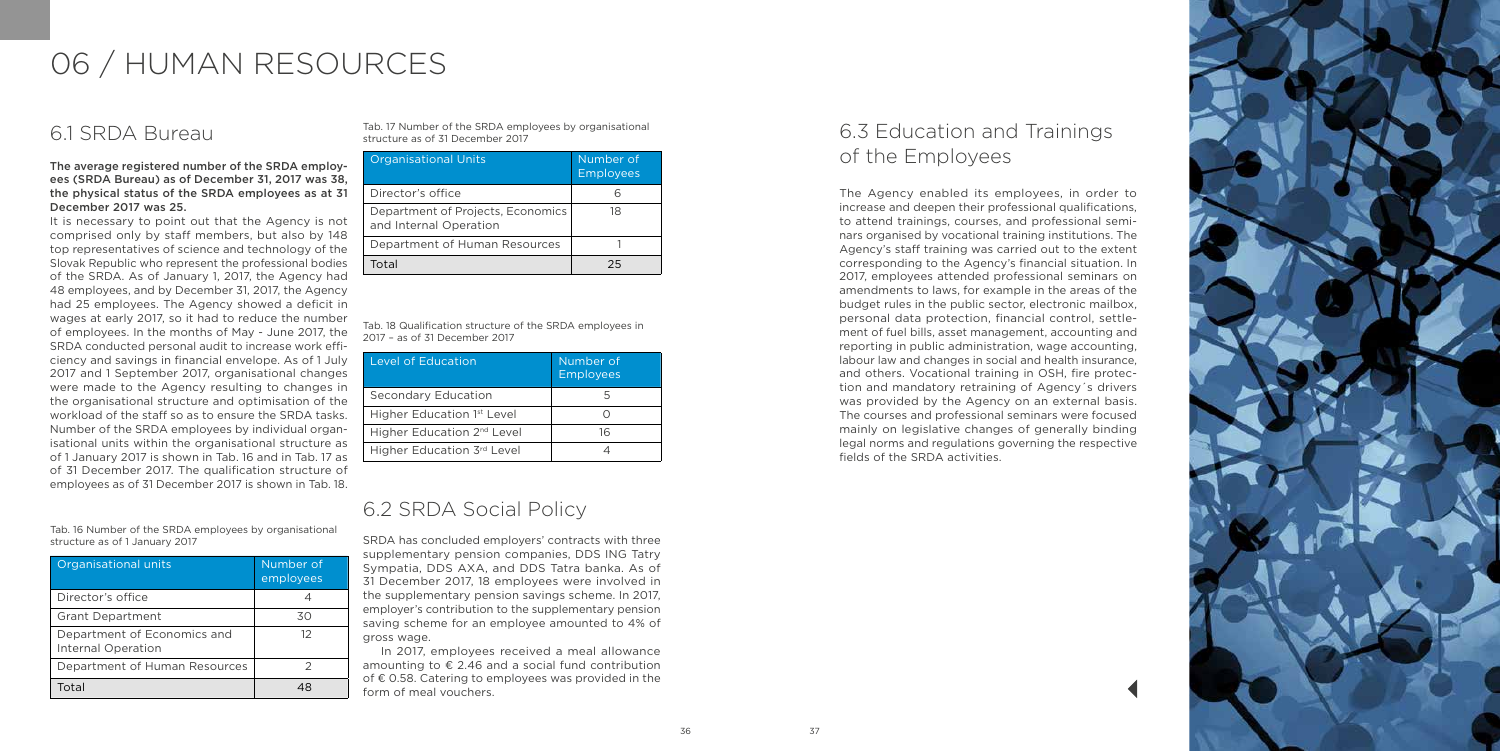

# 07 / CONTROL ACTIVITIES

## 7.1 External Control Activities

The SRDA employees performed financial on -site controls in 2017 in accordance with Act No. 357/2015 Coll. on Financial Control and Audit and Amendments and Supplements to Certain Acts.

The purpose of the on -site financial controls was to verify compliance with the principle of economy, efficiency, effectiveness and expediency in managing the public finances and adherence to the conditions for their use during the project solving. Under the 2017 Control Plan - On -Site Financial Controls, 10 financial controls were planned and subsequently carried out in 2017. Their overview is shown in Tab. 19.

| Name of the Liable Person                                                                                  | Total Amount of Funds in $\epsilon$<br>Controls carried out by SRDA |
|------------------------------------------------------------------------------------------------------------|---------------------------------------------------------------------|
| The Institute of Neurobiology, Slovak Academy of Sciences (project<br>APVV047211)                          | 160000                                                              |
| The Institute of Experimental Physics SAS (project APVV052611)                                             | 157283                                                              |
| Technical University in Zvolen (project SK UA20130023)                                                     | 5640                                                                |
| Institute of Forest Ecology SAS (project APVV029712)                                                       | 199203                                                              |
| National Forest Centre - Forest Research Institute (project APVV005711)                                    | 249880                                                              |
| National Agricultural and Cen-tre Food (project APVV004412)                                                | 204372                                                              |
| Slovak University of Agricul-ture in Nitra (project APVV030412)                                            | 203124                                                              |
| Polymer Institute SAS (project APVV140566)                                                                 | 94643                                                               |
| Slovak University of Technology in Bratislava - Faculty of Mechanical<br>Engineering (pro-ject APVV140244) | 93000                                                               |
| Plant Science and Biodiversity Center of SAS - The Institute of Botany<br>(project APVV013912)             | 140125                                                              |

#### Tab. 19 On -site financial controls carried out by SRDA in 2017

| Number of Controls Planned              | 10. |
|-----------------------------------------|-----|
| Number of Controls Carried Out          | 10  |
| Number of Controls Completed to 31, 12. | 10  |
| Shortcomings Found/Number of Controls   | 8   |

In 2017, on -site financial controls included correctness of spending in the total amount of  $\epsilon$  1.507.270.00. Within the on -site financial controls, violation of finan cial discipline was found amounting to € 10,615.88. Altogether, 25 measures were taken to address the identified shortcomings and the causes of their occurrence.

#### Violations of financial discipline were due to the reason of:

- 1. unauthorised use of public funds used in contra diction to the valid legislation, rules and conditions based on which the public funds were provided
- 2. use of public funds beyond the scope of the author isation, resulting in an over -use of the public funds,
- 3. claiming higher costs / expenditures comparing to actual expenditures / costs
- 4. claiming the expenditures / costs outside the set tlement period

## 7.2 Internal Control Activities

#### In 2017, the SRDA Office of the Director carried out twelve internal controls focusing on:

- 1. compliance with the directive "Principles Governing the Management of Funds Specified for Representation Purposes"
- 2. compliance with directive "Key Code of SRDA"
- 3. control according to the requirements of the Director "Provision of Legal Services in SRDA 2015 – 2016"
- 4. compliance with the directive "Personal Data Protection"
- 5. control according to the requirements of the Director – SRDA Internal Personnel Audit
- 6. compliance with the SRDA directive "Use of Mobile Phones and Mobile Internet in SRDA"
- 7. compliance with the directive "Staff Regulations of the Slovak Research and Development Agency"
- 8. compliance with the directive "Creating, Commenting, Concluding and Registering the Operating Contracts and Addenda"
- 9. compliance with the directive "Signature Order of the Slovak Research and Development Agency"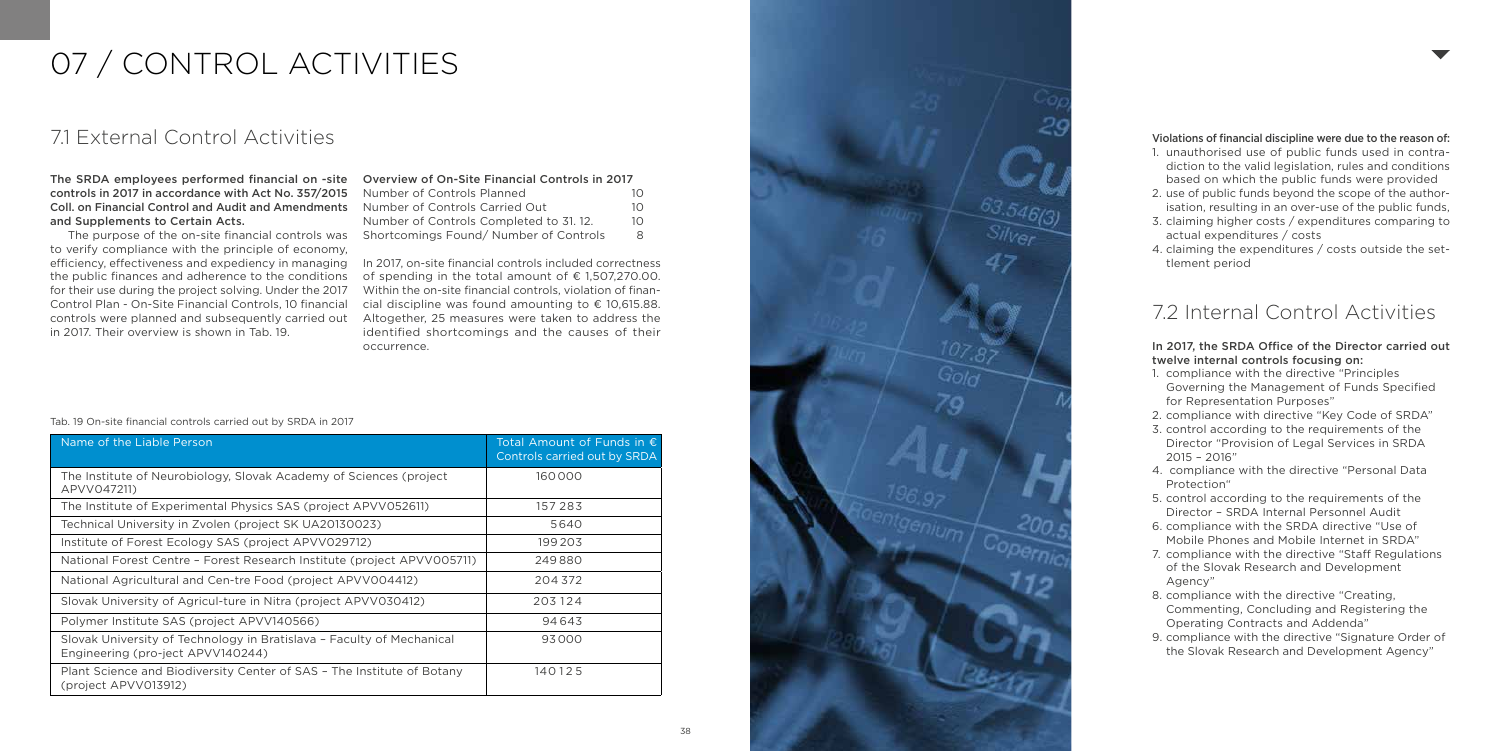

- 10. control according to Director's requirements "Control of the SRDA's Procedures for Processing Appeals Against Decision on Refusing Granting the Funds in 2014 – 2016"
- 11. compliance with the directive "Control of the Use of Project Funds"
- 12. compliance with the directive "Accounting Documents Handling in SRDA"

Based on the control findings, the measures were taken to remedy the shortcomings identified.

## 7.3 Controls Carried Out by External Control Authorities

In 2017, no controls by the external control authorities were carried out in SRDA.

## 7.4 Complaint Handling

In 2017, the Control Department did not register any filing identified as a complaint.

# 08 / SRDA ANNUAL CONFERENCE

On October 3, 2017, the Slovak Research and Development Agency organised an annual conference in Bratislava under auspices of Martina Lubyová, Minister of Education, Science, Research and Sport of the Slovak republic, where she presented the results of her activities for the past year. Pavol Balžanka, director of the Agency, reported the SRDA activities for the previous year 2016. The Chairman of the Agency, Jozef Masarik in his contribution evaluated the General Call launched in 2016. Martina Lubyová, Minister of Education, Science, Research and Sport, solemnly opened the new General Call GC 2017.

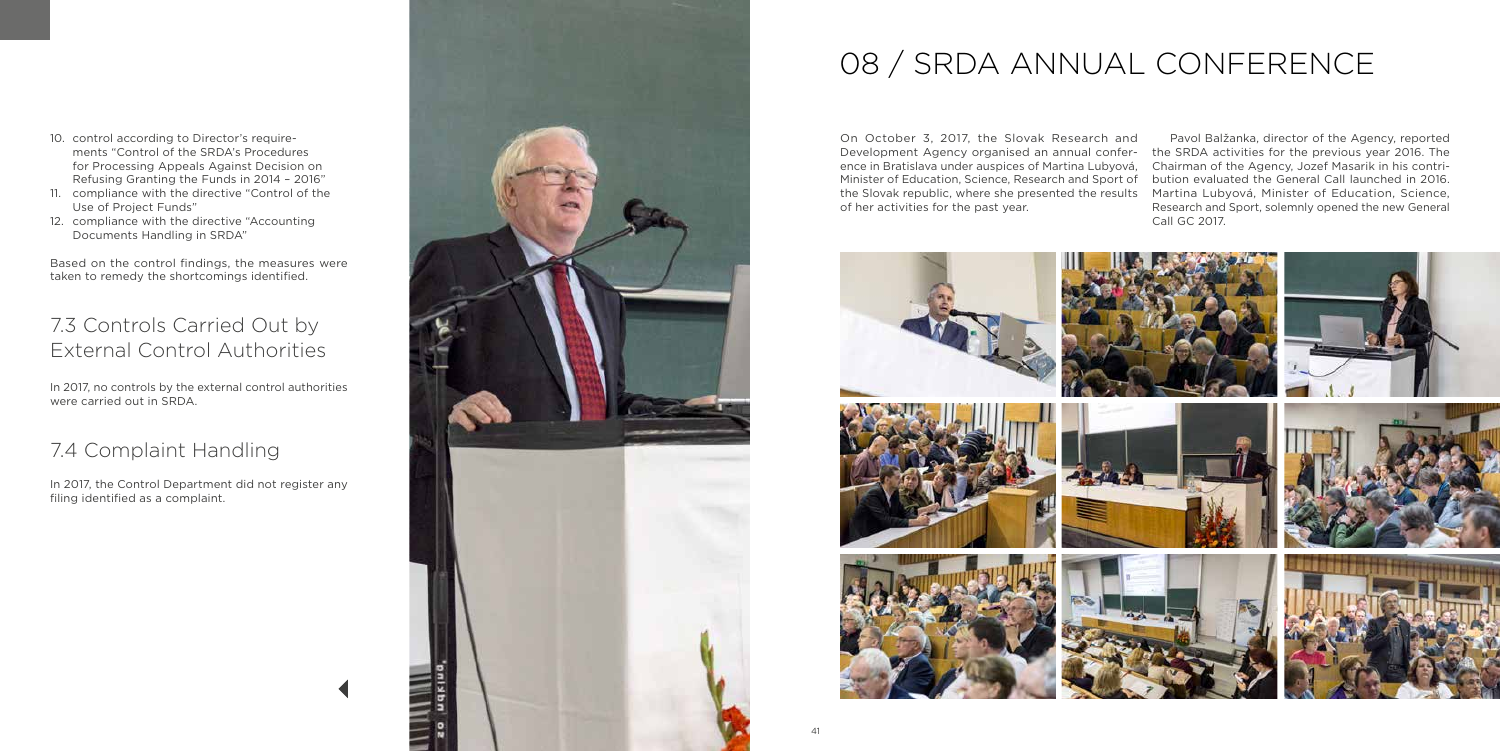# 09 / GOALS AND OVERVIEW OF THEIR FULFILMENT

#### Post -Completion Project Monitoring

For the projects duration of which had expired, mon itoring of outputs on social and economic benefits Union (impacts) of the project outcomes was carried out over the next three years after their completion. All the activities related to the process of administering and evaluating the project outputs were carried out within: the General Calls launched in 2010 and 2011, the SUSPP 2009, EuroCORES 2010, and SF7FP Calls.

## Projects Funding

In 2017, the following calls were assessed and funded: The General Calls GC 2012, GC 2014, GC 2015, bilateral cooperation projects and SF7FP. During the interim assessment, the expert bodies assessed the fulfilment of partial project objectives and the compliance with the given timetable as well as the planned project outputs for the given period. In addition to this, the final assessment considered the overall level of project solution. The final project cards of all the completed projects are published on the SRDA website showing the most significant project findings and outputs.

#### Funding of New Projects

Annual and Final Assessment of Projects and Ongoing of this Call is to support the active participation of The SRDA continued to support the participation of the Slovak Republic in the Seventh Framework Programme of the European Union through the Open Call for proposals for financing successful projects under the Seventh Framework Programme of the European Community for Research, Technological Development and Demonstration Activities. The aim the Slovak top researchers and R & D teams in FP7. Supplementary financing is aimed at supporting the participation of the Slovak entities in two types of projects: "Collaborative Projects" and "Networks of Excellence" projects.

In 2017, these calls for proposals launched in 2016 were funded: the General Call GC 2016 and bilateral and multilateral cooperation projects with Serbia and the Danube region (Austria, Czech Republic and Serbia).

#### New Calls Launched and Initial Assessment of the Submitted Projects

The Agency launched the GC 2017 General Call in 2017. Expected deadline for publishing the results will be in June 2018.

In 2017, the Agency launched a call for international science and technology cooperation with Austria, Taiwan, France and China.

### Support for Slovak entities to Participate in the Seventh Framework Programme of the European

#### Specific tasks of the Agency to ensure the functioning of the Agency

- 2017 Annual SRDA Main Tasks Plan 2016 Annual SRDA Activity Report 2016 Annual SRDA Management 2016 State Aid Report 2016 Annual SRDA Accounts
- 
- 
- 
- 

# 10 / EVALUATION OF THE SRDA ACTIVITIES IN 2017

A

**SHEERS** 

 $ac + bc = 9$ 

SUCCOSS

<sub>B</sub>

In 2017, the Agency's activities were based on the objectives of the 06K National Science and Technology Development Program, 06K11 Research and Development Tasks sub -program supported by the Slovak research and Development Agency in order to meet the core objectives defined by the sub -program and to achieve measurable indicators. The intent of the sub -program is to build an effective research and development support system by provid ing funding for projects solving and increasing the competitiveness of Slovak entities in the framework of international scientific and technical cooperation.

Preparing the concept and defining the main activities and tasks of the Agency reflected the tasks resulting from the Decree of the Government of the Slovak republic and from the intents and objectives of the National Science and Technology Policy. The Agency fulfilled its mission under Act No. 172/2005 Coll. § 12 to support for projects within grant schemes of general calls and international cooperation calls (bilateral, multilateral, and SF7FP projects).

#### The following public calls were opened, and/or launched in 2017:

- Open call for submitting proposals to supplementary financing projects under FP7 (SF7FP 2012)
- General call for applications for research and devel opment projects in individual groups of science and technology – GC 2017
- Calls for support for bilateral cooperation on the basis of intergovernmental agreements with the People's Republic of China, the French Republic, the Republic of Austria and Taiwan with funding started in 2018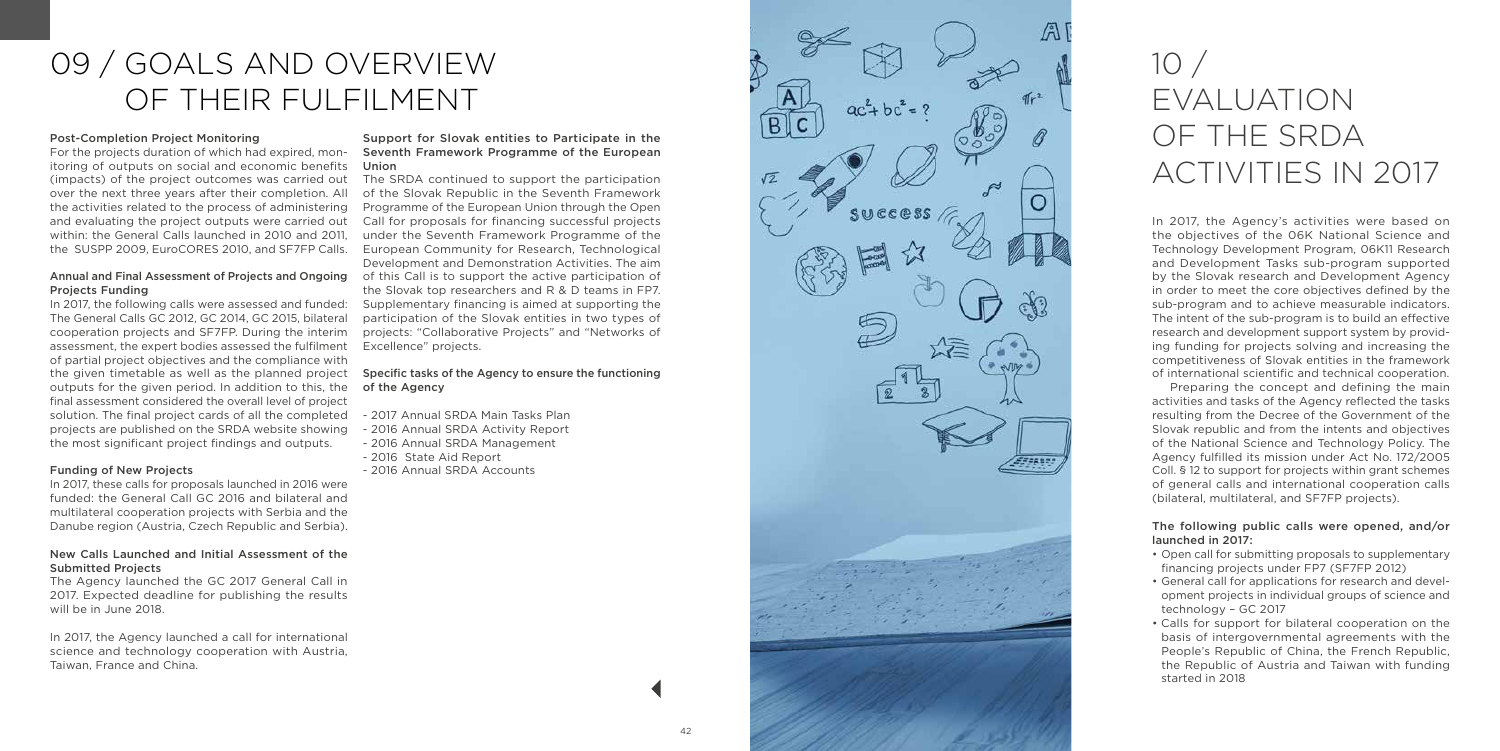#### The Agency's activities involved fulfilment of these basic tasks:

- monitoring of the project outputs after their completion in order to obtain relevant data on the project impacts on social and economic practice
- funding of the ongoing projects, i.e. the projects with funding and solution started already in the previous years and continued in 2017
- launching the new calls and evaluating the applications for financial support under these calls
- funding of the projects with solution started in 2017

Following the Manifesto of the Government of the Slovak republic saying that "the Government will make efforts to strengthen the research and development state-budget funding", and based on the negotiations and approval by Martina Lubyová, the Minister of Education, Science, Research and Sport of the Slovak republic, there was an increase in the SRDA funds in 2017. This enabled the continuous competitive funding for science and research through the GC 2017 General Call grant scheme, and ensured full financing of the ongoing projects under GC 2014, GC 2015 and GC 2016 General Calls.

#### The Agency took a number of measures in project financing and management with a view to:

- increase the objectivity and transparency of the assessment process
- ensure an effective research and development support system by providing funding for projects, and increasing the success of Slovak entities in the international scientific and technical cooperation
- improve the services provided by the Agency to the recipients, as well as to the individual investigators of the SRDA projects

The Agency is publicly presented and in communication primarily through its new website www.apvv. sk, with English version updated last year.

 $\blacktriangledown$ 

Last year, the Agency again published a publication untitled Excellence in science 2017 in both Slovak and English languages. This publication presents the projects of all science and technology disciplines completed at an excellent level under the Agency's evaluation process in 2016. These projects were selected by the Agency´s Councils from a number of successful projects funded by the SRDA as part of a General Call launched in 2011.

It can be concluded that the Slovak Research and Development Agency fulfilled its fundamental role in 2017, that was to ensure the fulfilment of the main tasks stipulated by Act No. 172/2005 Coll. as amended, as set out in the 2017 SRDA's Main Tasks Plan.

## List of Abbreviations and Acronyms

| of the National Program for                                           |
|-----------------------------------------------------------------------|
| the Development of Science                                            |
| and Technology Subprogram                                             |
| - Research and development                                            |
| tasks supported by the Slovak                                         |
| Research and Development                                              |
| Agency                                                                |
| Seventh Framework Programme                                           |
| Slovak Research and                                                   |
| Development Agency                                                    |
| Occupational safety and health                                        |
| <b>Publications in Current Contents</b>                               |
| Journals                                                              |
| Open public call for supplemen-                                       |
| tary funding applications for FP7                                     |
| projects                                                              |
| The Strategy for Danube Region                                        |
| 2016                                                                  |
| <b>European Community</b>                                             |
| European Atomic Energy                                                |
| Community                                                             |
| Ministry of Education, Science,                                       |
| Research and Sport of the Slovak                                      |
| Republic                                                              |
| International Scientific and                                          |
| <b>Technical Cooperation</b>                                          |
| Strategy for Research                                                 |
| and Innovation for Smart                                              |
|                                                                       |
| Specialisation of the Slovak                                          |
| Republic                                                              |
| Slovak Academy of Sciences                                            |
| citations in foreign publications                                     |
| registered in citation indexes                                        |
| Bilateral call Slovakia - Austria                                     |
|                                                                       |
| Bilateral call Slovakia - Bulgaria                                    |
| Bilateral call Slovakia - France<br>Bilateral call Slovakia - Hungary |
|                                                                       |

| SK SRB       | Bilateral call Slovakia - Serbia                                   |
|--------------|--------------------------------------------------------------------|
| SK TW        | Bilateral call Slovakia - Taiwan                                   |
| SK UA        | Bilateral call Slovakia - Ukraine                                  |
| SK CN        | Bilateral call Slovakia - China                                    |
| <b>SUSPP</b> | Support to cooperation of uni-<br>versities and SAS with the busi- |
|              | ness environment                                                   |
| GC.          | General Call                                                       |
|              |                                                                    |